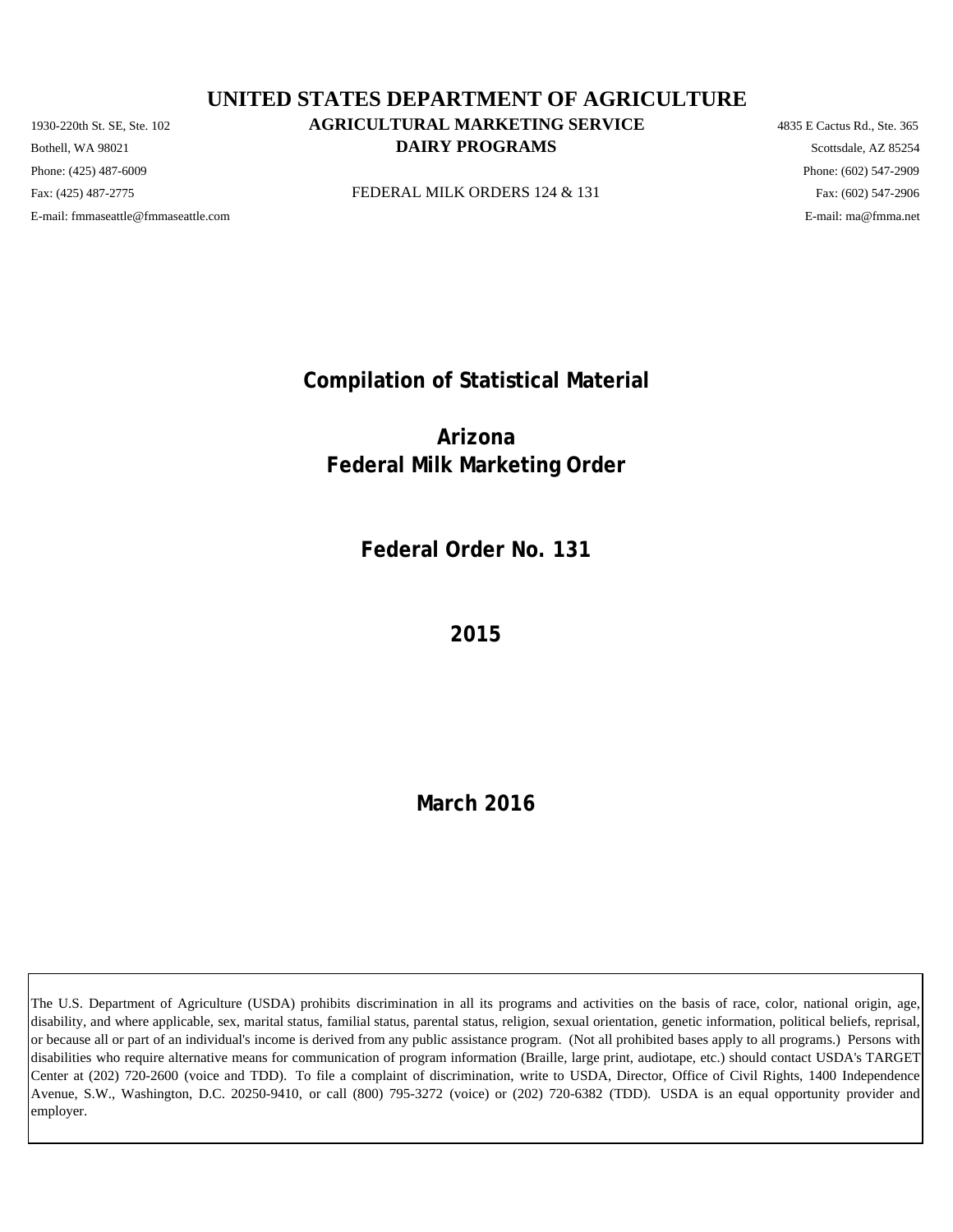# **Compilation of Statistical Material**

# **Arizona Federal Milk Marketing Order**

# **Federal Order No. 131**

## **Data for 2015**

## **Table of Contents**

| Table No. | Title                                                                                                                                             | Page No. |
|-----------|---------------------------------------------------------------------------------------------------------------------------------------------------|----------|
| 1         | List of Plants                                                                                                                                    | 1        |
| 2         | Number of Producers and Receipts of Producer Milk                                                                                                 | 3        |
| 3         | Class I Producer Milk, Butterfat, and Skim                                                                                                        | 4        |
| 4         | Class II Producer Milk, Butterfat, and Skim                                                                                                       | 5        |
| 5         | Class III Producer Milk, Butterfat, and Skim                                                                                                      | 6        |
| 6         | Class IV Producer Milk, Butterfat, and Skim                                                                                                       | 7        |
| 7         | Total Producer Milk, Butterfat, and Skim                                                                                                          | 8        |
| 8         | <b>Total Producer Milk by Class</b>                                                                                                               | 9        |
| 9         | <b>Total Butterfat Pounds by Class</b>                                                                                                            | 10       |
| 10        | <b>Total Skim Pounds by Class</b>                                                                                                                 | 10       |
| 11        | Number of Producers and Milk Production by County, by Month                                                                                       | 12       |
| 12        | Number of Producers and Milk Production by County, Year to Date Totals                                                                            | 14       |
| 13        | Class Prices Per Hundredweight for 3.5% Milk, Butterfat, and Skim Prices                                                                          | 15       |
| 14        | Producer Butterfat and Skim Prices, Uniform Prices, and Blend Prices at Test                                                                      | 16       |
| 15        | Advanced Agricultural Marketing Service (AMS) Commodity Pricing Factors Used<br>in Pricing Class I Skim/Butterfat and Class II Skim/Nonfat Solids | 17       |
| 16        | Final Agricultural Marketing Service (AMS) Commodity Pricing Factors Used in<br>Pricing Class II Butterfat, Class III, and Class IV               | 18       |
| 17        | Class I Route Dispositions in the Marketing Area by Handler Type                                                                                  | 19       |
| 18        | Class I Route Dispositions in the Marketing Area by Product                                                                                       | 20       |
| Map A     | Producer Milk by County, May 2015                                                                                                                 | 21       |
| Map B     | Producer Milk by County, November 2015                                                                                                            | 22       |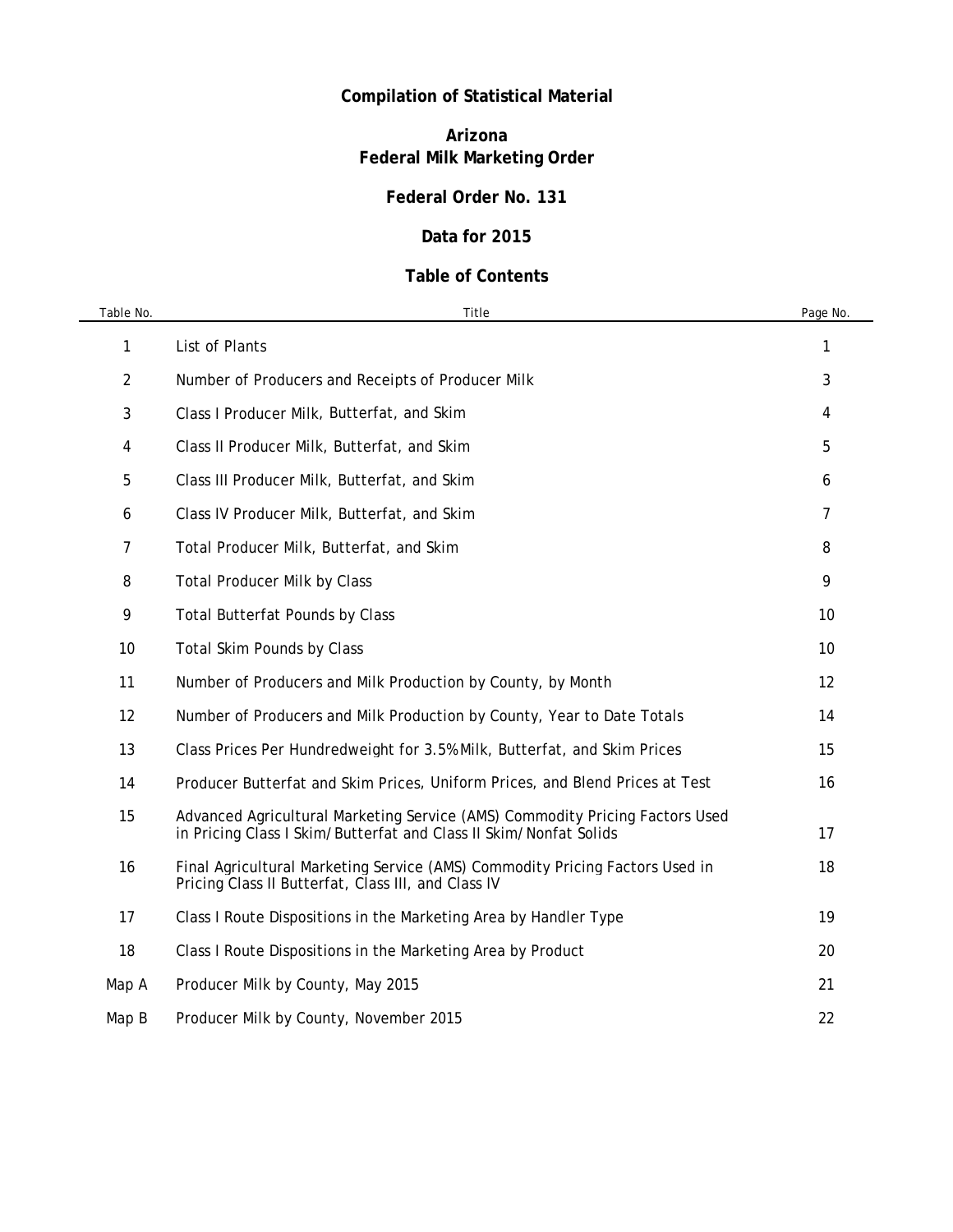#### **Table 1 2015 Arizona Order, Federal Order No. 131 List of Plants**

| <b>Plant Name</b>                                              |          | Location                                                            | County   | Loc. $Adj. 1/$       | Months Associated with the Order                                                                                                         |
|----------------------------------------------------------------|----------|---------------------------------------------------------------------|----------|----------------------|------------------------------------------------------------------------------------------------------------------------------------------|
|                                                                |          | Plants Fully Regulated under the Arizona Order                      |          |                      |                                                                                                                                          |
| Pool Distributing Plants (includes $\S$ 1131.7(a),(b),(e),(h)) |          |                                                                     |          |                      |                                                                                                                                          |
| Danzeisen Dairy, LLC                                           |          | Laveen, AZ                                                          | Maricopa | \$                   | D                                                                                                                                        |
| <b>GH Processing</b>                                           |          | Yuma, AZ                                                            | Yuma     | \$<br>(0.25)         | $N$ $D$<br>M<br>A<br>M<br>S.<br>$\overline{O}$<br>А                                                                                      |
| The Kroger Co., Tolleson Dairy                                 |          | Tolleson, AZ                                                        | Maricopa | \$<br>$\sim$         | M<br>M<br>$\mathsf{S}$<br>$J$ F<br>$\overline{A}$<br>$\overline{O}$<br>N D<br>Α                                                          |
| Safeway Stores, Inc.                                           |          | Tempe, AZ                                                           | Maricopa | \$<br>$\blacksquare$ | $J$ F<br>$\overline{A}$<br>M<br>S<br>$\overline{0}$<br>M<br>N D<br>A                                                                     |
| Sarah Farms                                                    |          | Yuma, AZ                                                            | Yuma     | \$<br>(0.25)         | $J$ F $M$<br>S<br>$\overline{A}$<br>M<br>$\overline{O}$<br>N D<br>A                                                                      |
| Shamrock Foods Company                                         |          | Phoenix, AZ                                                         | Maricopa |                      | $J$ F<br>M<br>M<br>S.<br>$\overline{O}$<br>$N$ D<br>$\overline{A}$                                                                       |
| Cooperative Pool Manufacturing Plants (§ 1131.7(d))            |          |                                                                     |          |                      |                                                                                                                                          |
| United Dairymen of Arizona                                     |          | Tempe, AZ                                                           | Maricopa | \$<br>$\blacksquare$ | M A M J J A S O N D<br>- F<br>J                                                                                                          |
|                                                                |          | Qualified Cooperatives under the Arizona Order                      |          |                      |                                                                                                                                          |
| Cooperative Associations (Qualified Pursuant to § 1131.18)     |          |                                                                     |          |                      |                                                                                                                                          |
| United Dairymen of Arizona                                     |          | Tempe, AZ                                                           |          |                      | M A M J J A S O N D<br>F.                                                                                                                |
|                                                                |          |                                                                     |          |                      | Plants Fully Regulated under Other Federal Orders Distributing or Transferring Fluid Milk Products into the Marketing Area (§ 1131.8(a)) |
| Agropur Inc.                                                   | F.0.33   | Wyoming, MI                                                         | Kent     | (0.55)<br>\$         | $N$ D<br>F.<br>M<br>M<br>$\mathsf{S}$<br>$\overline{O}$<br>$\mathsf{A}$<br>A                                                             |
| Aurora Organic Dairy                                           | F.0.32   | Platteville, CO                                                     | Weld     | 0.10                 | $J$ F<br>M<br>S<br>$\mathsf{A}$<br>M<br>$\overline{O}$<br>N D                                                                            |
| <b>GH Dairy</b>                                                | F.O. 126 | El Paso, TX                                                         | El Paso  | (0.10)               | $J$ F<br>$\mathsf S$<br>M<br>$\overline{0}$<br>$N$ D<br>A<br>M                                                                           |
| Jackson's Dairy                                                | F.O. 32  | Hutchinson, KS                                                      | Reno     | (0.15)               | $J$ F<br>S<br>N D<br>M<br>M<br>$\overline{0}$<br>Α                                                                                       |
| The Kroger Co., Mountain View Foods                            | F.O. 32  | Denver, CO                                                          | Denver   | 0.20                 | $\bar{F}$<br>M<br>M<br>$\overline{0}$<br>N D<br>A<br>S<br>Α                                                                              |
| Nestle USA, Inc.                                               | F.0.33   | Anderson, IN                                                        | Madison  | (0.35)<br>\$         | $\overline{M}$<br>$J$ F<br>M<br>$\mathsf S$<br>$\overline{0}$<br>$N$ D<br>A<br>A                                                         |
| <b>Plains Dairy Products</b>                                   | F.O. 126 | Amarillo, TX                                                        | Potter   | 0.05                 | $\overline{M}$<br>$\mathsf{S}$<br>J F<br>M<br>$\overline{A}$<br>$\overline{O}$<br>N D                                                    |
| Prairie Farms Dairy, Inc.                                      | F.0.32   | Granite City, IL                                                    | Madison  | (0.35)               | M<br>M<br>S<br>$\overline{0}$<br>$N$ D<br>A                                                                                              |
| Safeway Stores, Inc.                                           | F.0.32   | Denver, CO                                                          | Denver   | \$<br>0.20           | $J$ F<br>$\overline{M}$<br>$\mathsf S$<br>M<br>$\overline{0}$<br>N D<br>A                                                                |
| Saputo Dairy Foods USA, LLC                                    | F.O. 126 | Sulphur Springs, TX                                                 | Hopkins  | \$<br>0.65           | $J$ F<br>$\overline{M}$<br>$\overline{M}$<br>S<br>$\overline{O}$<br>$\overline{A}$<br>N D<br>A<br>J.                                     |
| Shamrock Foods Company                                         | F.0.5    | Verona, VA                                                          | Augusta  | 0.45<br>\$           | $S$ 0<br>M J<br>A                                                                                                                        |
| <b>WhiteWave Foods</b>                                         | F.O. 126 | Dallas, TX                                                          | Dallas   | \$<br>0.65           | J F M A<br>$U$ M<br>SOND<br>$\mathsf{A}$                                                                                                 |
|                                                                |          | Producer-Handler Plants under the Arizona Order (§ 1131.8(b) & .10) |          |                      |                                                                                                                                          |
| $N = 1$                                                        |          |                                                                     |          |                      |                                                                                                                                          |

None.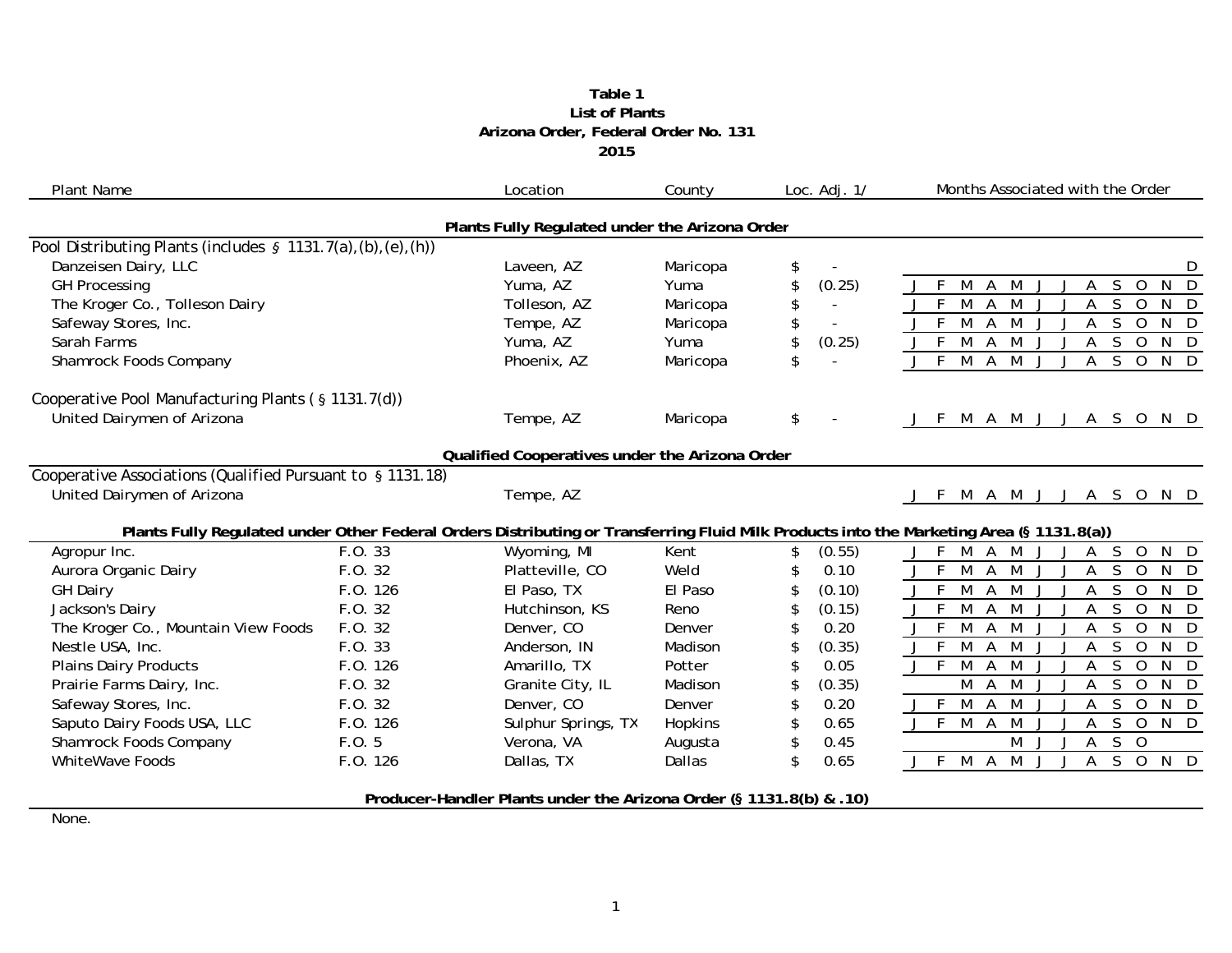### **Table 1** *(continued)* **List of Plants Arizona Order, Federal Order No. 131 2015**

| Plant Name                                         | Location                                                                      | County            | Loc. $Adj. 1/$ | Months Associated with the Order |
|----------------------------------------------------|-------------------------------------------------------------------------------|-------------------|----------------|----------------------------------|
|                                                    | Partially Regulated Distributing Plants under the Arizona Order (§ 1131.8(c)) |                   |                |                                  |
| Alta Dena Certified Dairy - City of Industry North | City of Industry, CA                                                          | Los Angeles       | (0.25)         | ∩<br>N.                          |
| Anderson Dairy, Inc.                               | Las Vegas, NV                                                                 | Clark             | (0.35)         |                                  |
| California Natural Products                        | Lathrop, CA                                                                   | San Joaquin       | (0.65)         | ∩<br>N.                          |
| Darigold, Inc.                                     | Boise, ID                                                                     | Ada               | (0.75)         | N<br>$\Omega$                    |
| Gossner Foods, Inc.                                | Logan, UT                                                                     | Cache             | (0.45)         | $\Omega$<br>N                    |
| HP Hood LLC                                        | Sacramento, CA                                                                | Sacramento        | (0.65)         | Ω<br>N.                          |
| Meadow Gold Dairies, Inc.                          | Las Vegas, NV                                                                 | Clark             | (0.35)         | N.<br>Ω                          |
| Meadow Gold Dairies, Inc.                          | Salt Lake City, UT                                                            | Salt Lake         | (0.45)         | 0<br>N.                          |
| Saputo Dairy Foods USA, LLC                        | Gustine, CA                                                                   | Merced            | (0.65)         | 0<br>N                           |
| Saputo Dairy Foods USA, LLC                        | Murray, KY                                                                    | Calloway          | 0.05           | M                                |
| <b>Straus Family Creamery</b>                      | Marshall, CA                                                                  | Sonoma            | (0.55)         | 0<br>N<br>-D                     |
| <b>Stremicks Heritage Foods</b>                    | Riverside, CA                                                                 | Riverside         | (0.35)         |                                  |
| <b>Stremicks Heritage Foods</b>                    | Santa Ana, CA                                                                 | Orange            | (0.25)         | S.<br>$\Omega$<br>N.             |
| SunOpta Aseptic                                    | Modesto, CA                                                                   | <b>Stanislaus</b> | (0.65)         |                                  |
| <b>WhiteWave Foods</b>                             | City of Industry, CA                                                          | Los Angeles       | (0.25)         | $\Omega$<br>N.<br>S.<br>M        |
|                                                    |                                                                               |                   |                |                                  |

**Exempt Plants under the Arizona Order (§ 1131.8(e))**

None.

1/ Location adjustments are relative to Maricopa County, Arizona, Class I differential of \$2.35.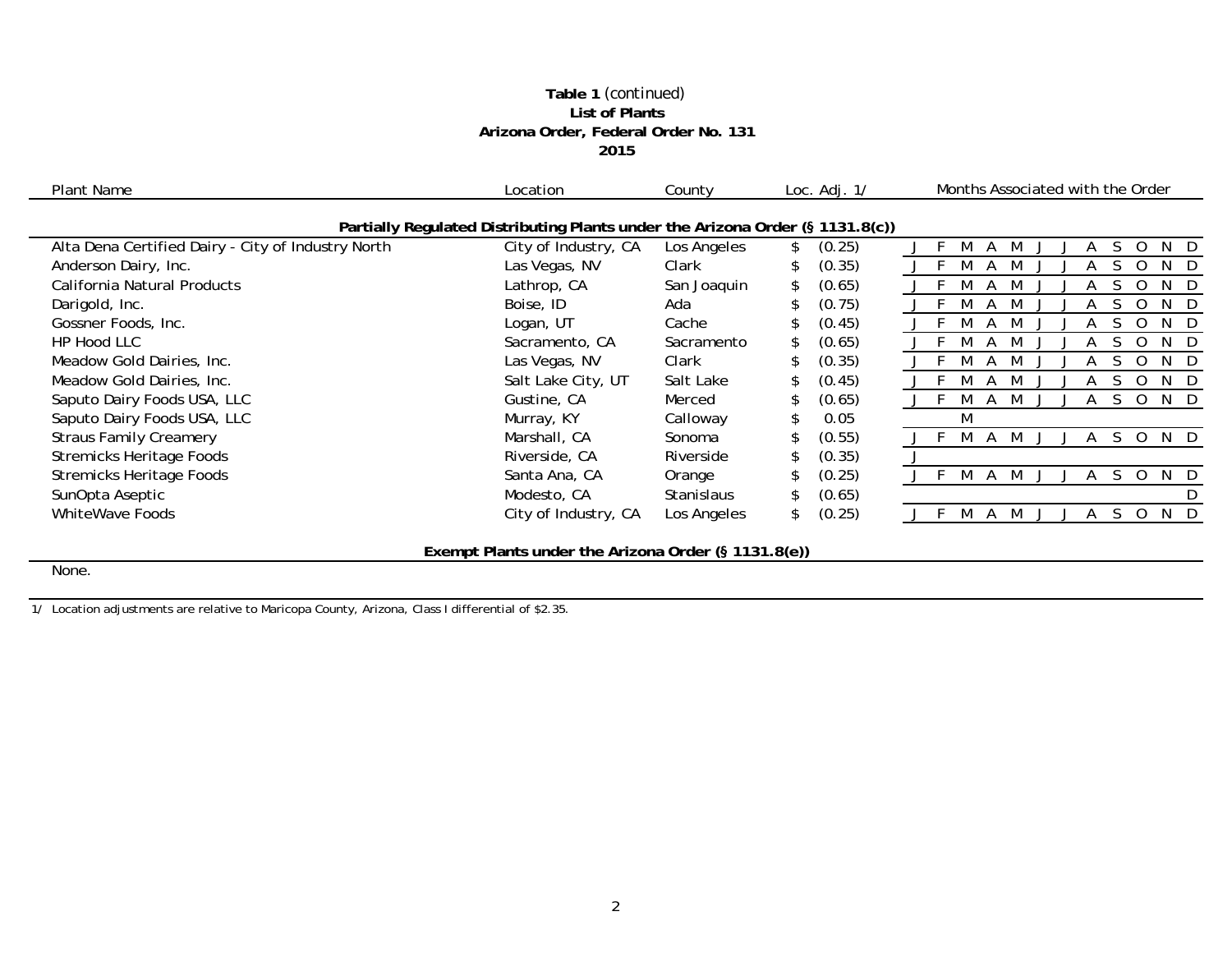## **2015 Arizona Order, Federal Order No. 131 Number of Producers and Receipts of Producer Milk Table 2**

|                  |           |               |              | Daily       |
|------------------|-----------|---------------|--------------|-------------|
|                  | Number of | Producer      | Daily        | Average Per |
| Month and Year   | Producers | Milk          | Average 1/   | Producer 1/ |
|                  |           | lbs.          | Ibs.         | lbs.        |
| January 2015     | 95        | 410,814,676   | 13,252,086   | 139,496     |
| February         | 94        | 383,083,139   | 13,681,541   | 145,548     |
| March            | 94        | 435,074,822   | 14,034,672   | 149,305     |
| April            | 95        | 424,974,951   | 14, 165, 832 | 149,114     |
| May              | 95        | 431,240,029   | 13,910,969   | 146,431     |
| June             | 95        | 396,946,549   | 13,231,552   | 139,279     |
| July             | 95        | 384,556,740   | 12,405,056   | 130,580     |
| August           | 94        | 360,483,882   | 11,628,512   | 123,708     |
| September        | 96        | 366, 968, 768 | 12,232,292   | 127,420     |
| October          | 97        | 387,918,140   | 12,513,488   | 129,005     |
| November         | 91        | 381, 308, 327 | 12,710,278   | 139,673     |
| December         | 95        | 424,661,803   | 13,698,768   | 144,198     |
| Average/Total 1/ | 95        | 4,788,031,826 | 13, 117, 895 | 138,083     |

1/ Annual average is a weighted average.

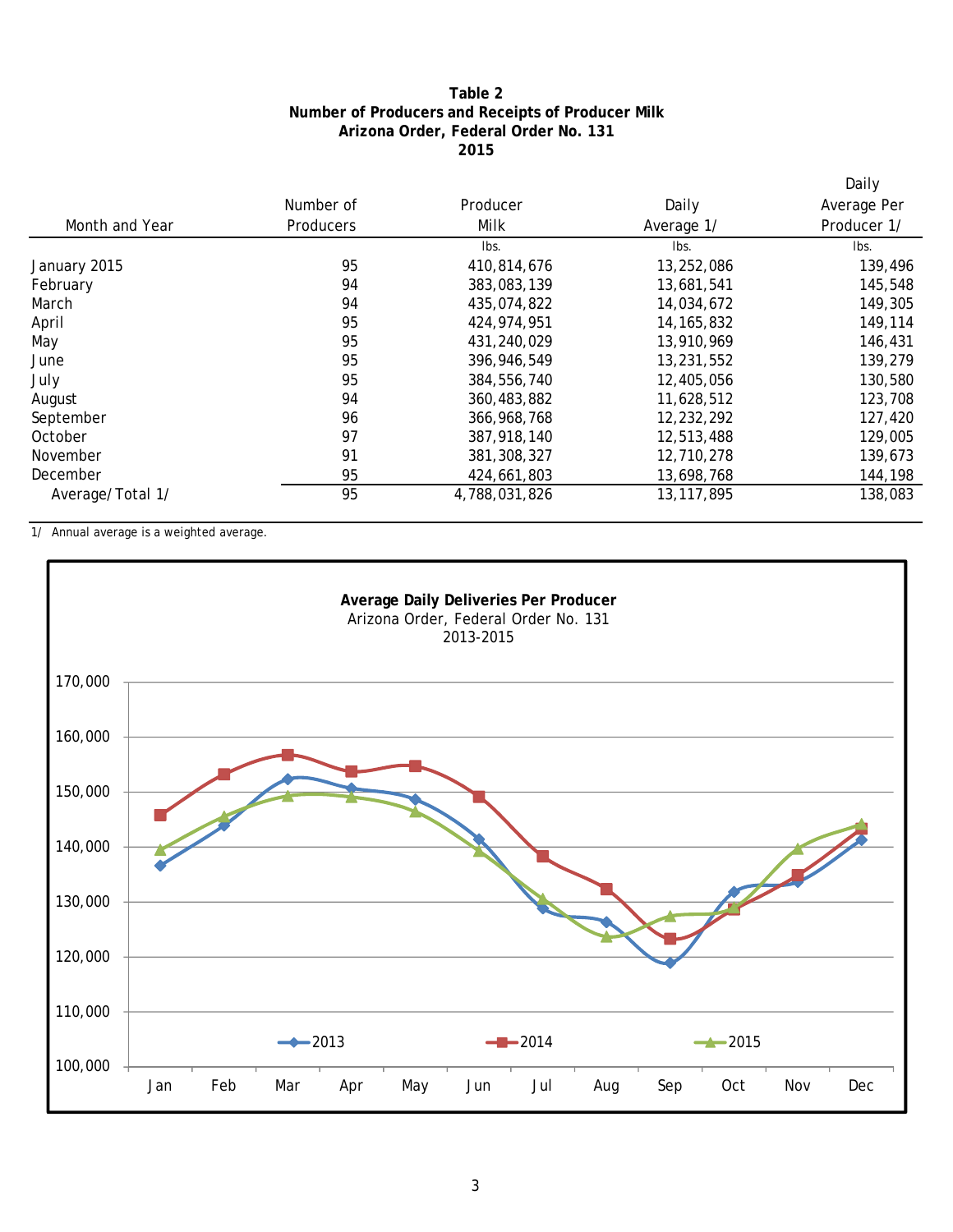#### **2015 Arizona Order, Federal Order No. 131 Class I Producer Milk, Butterfat, and Skim Table 3**

|                |                              | Percent of |                  |       |               |        |
|----------------|------------------------------|------------|------------------|-------|---------------|--------|
| Month and Year | <b>Class I Producer Milk</b> | Market     | <b>Butterfat</b> |       | Skim          |        |
|                | lbs.                         | %          | lbs.             | %     | Ibs.          | %      |
| January 2015   | 110,849,947                  | 26.98%     | 2,153,015        | 1.94% | 108,696,932   | 98.06% |
| February       | 101,299,394                  | 26.44%     | 1,927,486        | 1.90% | 99,371,908    | 98.10% |
| March          | 113,715,101                  | 26.14%     | 2,223,496        | 1.96% | 111,491,605   | 98.04% |
| April          | 110,108,463                  | 25.91%     | 2,119,502        | 1.92% | 107,988,961   | 98.08% |
| May            | 106,769,413                  | 24.76%     | 2,142,670        | 2.01% | 104,626,743   | 97.99% |
| June           | 104, 954, 107                | 26.44%     | 2,134,127        | 2.03% | 102,819,980   | 97.97% |
| July           | 108,261,659                  | 28.15%     | 2,201,611        | 2.03% | 106,060,048   | 97.97% |
| August         | 109,154,830                  | 30.28%     | 2,125,433        | 1.95% | 107.029.397   | 98.05% |
| September      | 108,820,057                  | 29.65%     | 2,157,956        | 1.98% | 106,662,101   | 98.02% |
| October        | 112,282,863                  | 28.94%     | 2,257,771        | 2.01% | 110,025,092   | 97.99% |
| November       | 108,431,878                  | 28.44%     | 2,211,387        | 2.04% | 106,220,491   | 97.96% |
| December       | 115,646,149                  | 27.23%     | 2,414,742        | 2.09% | 113,231,407   | 97.91% |
| Total          | 1,310,293,861                |            | 26,069,196       |       | 1,284,224,665 |        |
| Average        | 109, 191, 155                | 27.37%     | 2,172,433        | 1.99% | 107,018,722   | 98.01% |



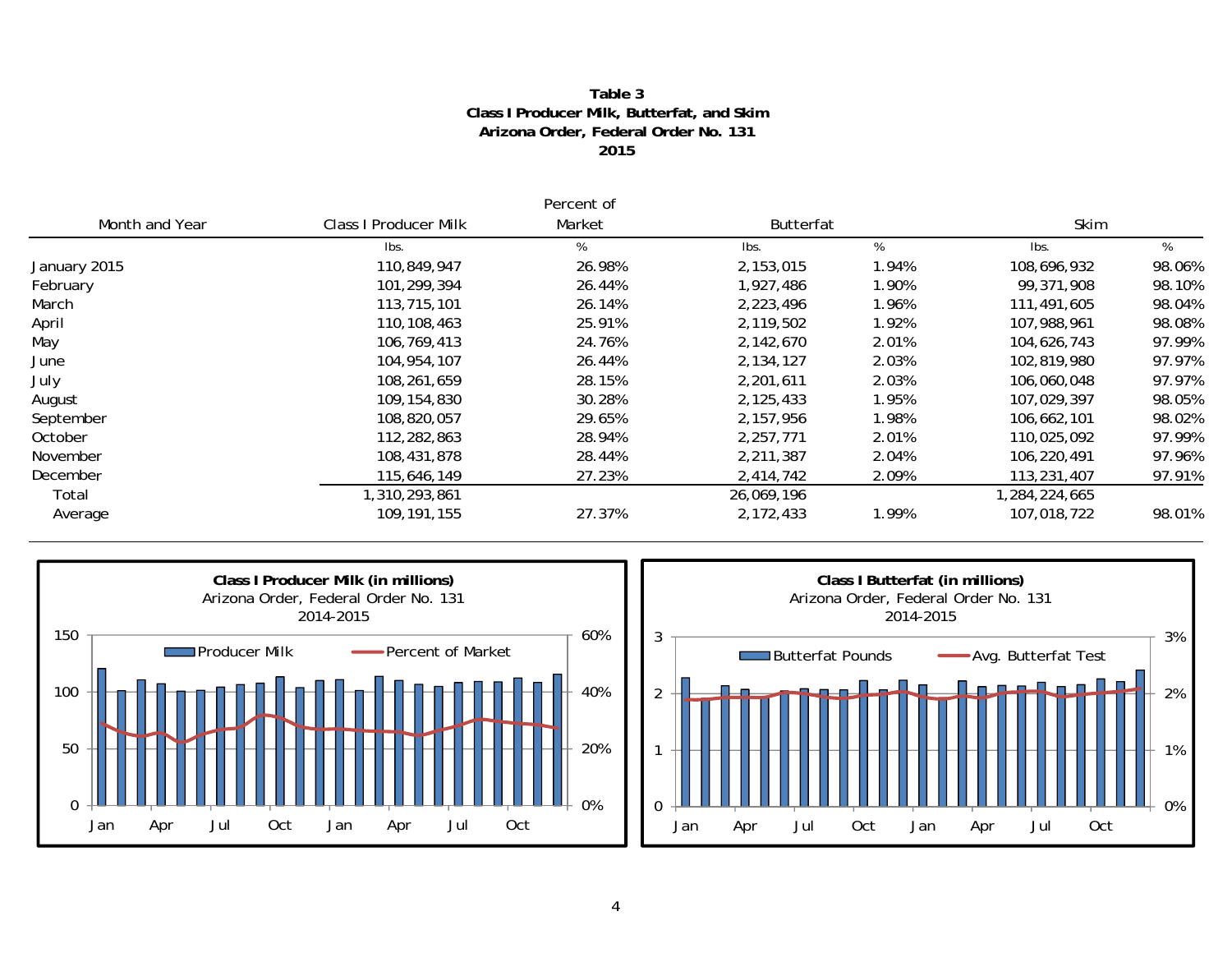### **Table 4Class II Producer Milk, Butterfat, and Skim Arizona Order, Federal Order No. 131 2015**

|                | Class II Producer | Percent of |            |                  |              |        |  |
|----------------|-------------------|------------|------------|------------------|--------------|--------|--|
| Month and Year | Milk              | Market     |            | <b>Butterfat</b> |              | Skim   |  |
|                | Ibs.              | %          | lbs.       | %                | Ibs.         | %      |  |
| January 2015   | 41,636,973        | 10.14%     | 4,492,267  | 10.79%           | 37, 144, 706 | 89.21% |  |
| February       | 43,437,752        | 11.34%     | 4,116,512  | 9.48%            | 39,321,240   | 90.52% |  |
| March          | 45,629,230        | 10.49%     | 4,548,255  | 9.97%            | 41,080,975   | 90.03% |  |
| April          | 41,686,365        | 9.81%      | 4,419,638  | 10.60%           | 37,266,727   | 89.40% |  |
| May            | 42,279,243        | 9.80%      | 4,221,149  | 9.98%            | 38,058,094   | 90.02% |  |
| June           | 46,440,959        | 11.70%     | 4,344,163  | 9.35%            | 42,096,796   | 90.65% |  |
| July           | 42,568,222        | 11.07%     | 4,309,736  | 10.12%           | 38,258,486   | 89.88% |  |
| August         | 47,066,454        | 13.06%     | 4,757,059  | 10.11%           | 42,309,395   | 89.89% |  |
| September      | 49,595,203        | 13.51%     | 4,358,210  | 8.79%            | 45,236,993   | 91.21% |  |
| October        | 54,441,452        | 14.03%     | 4,930,128  | 9.06%            | 49,511,324   | 90.94% |  |
| November       | 38, 112, 872      | 10.00%     | 4,695,225  | 12.32%           | 33,417,647   | 87.68% |  |
| December       | 44,752,401        | 10.54%     | 4,608,522  | 10.30%           | 40,143,879   | 89.70% |  |
| Total          | 537,647,126       |            | 53,800,864 |                  | 483,846,262  |        |  |
| Average        | 44,803,927        | 11.23%     | 4,483,405  | 10.01%           | 40,320,522   | 89.99% |  |

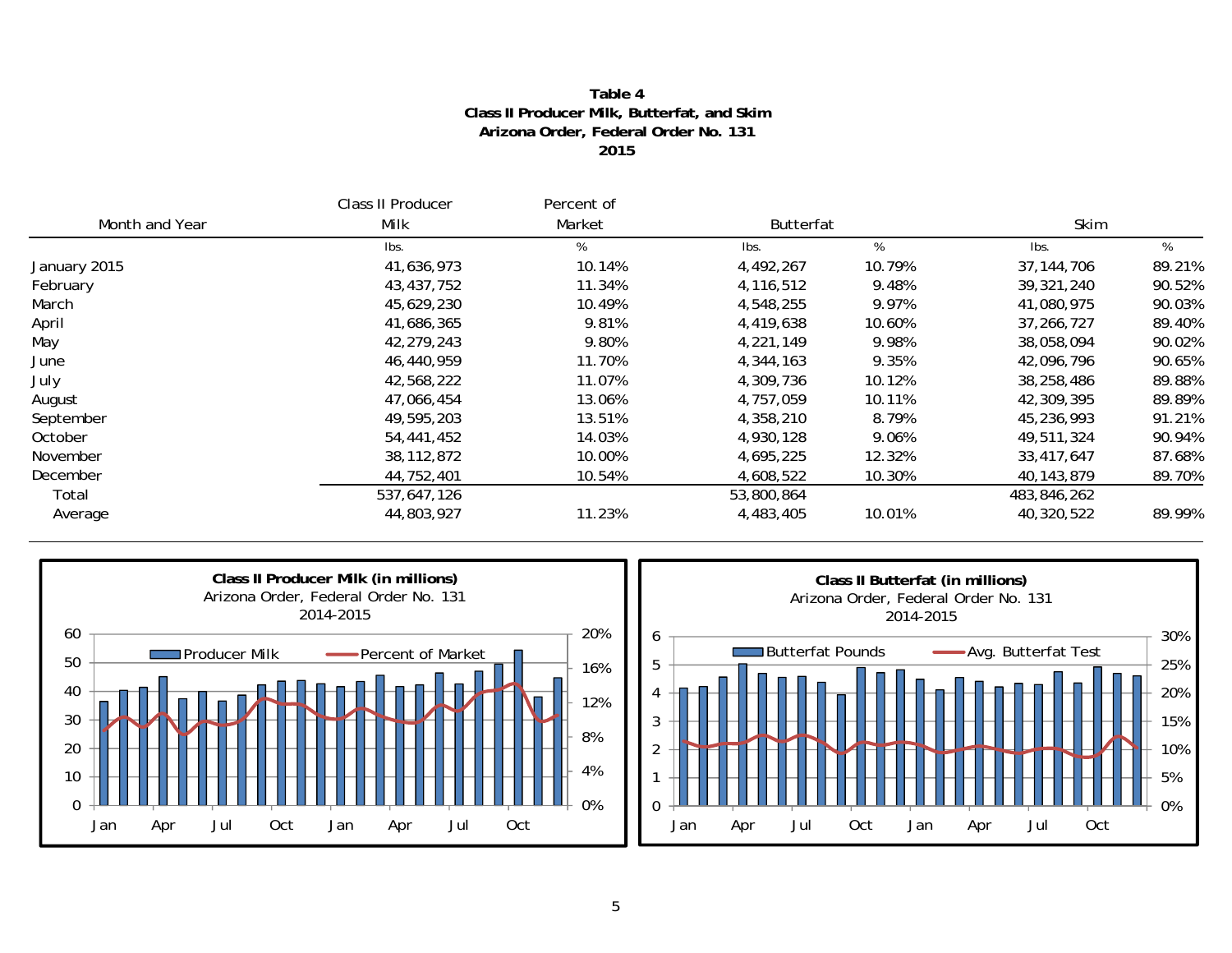### **Table 5Class III Producer Milk, Butterfat, and Skim Arizona Order, Federal Order No. 131 2015**

|                | Class III Producer | Percent of |            |                  |               |        |  |
|----------------|--------------------|------------|------------|------------------|---------------|--------|--|
| Month and Year | Milk               | Market     |            | <b>Butterfat</b> |               | Skim   |  |
|                | Ibs.               | %          | lbs.       | %                | Ibs.          | %      |  |
| January 2015   | 89,688,531         | 21.83%     | 6,301,736  | 7.03%            | 83,386,795    | 92.97% |  |
| February       | 72,699,181         | 18.98%     | 5,552,747  | 7.64%            | 67,146,434    | 92.36% |  |
| March          | 90,080,491         | 20.70%     | 6,864,526  | 7.62%            | 83,215,965    | 92.38% |  |
| April          | 84,519,946         | 19.89%     | 6,753,875  | 7.99%            | 77,766,071    | 92.01% |  |
| May            | 105,091,431        | 24.37%     | 7,588,428  | 7.22%            | 97,503,003    | 92.78% |  |
| June           | 99,360,491         | 25.03%     | 7,030,455  | 7.08%            | 92,330,036    | 92.92% |  |
| July           | 100,891,308        | 26.24%     | 6,294,046  | 6.24%            | 94,597,262    | 93.76% |  |
| August         | 99,269,232         | 27.54%     | 5,098,141  | 5.14%            | 94,171,091    | 94.86% |  |
| September      | 121, 297, 744      | 33.05%     | 5,945,974  | 4.90%            | 115,351,770   | 95.10% |  |
| October        | 109,746,290        | 28.29%     | 6,338,806  | 5.78%            | 103,407,484   | 94.22% |  |
| November       | 111,459,372        | 29.23%     | 6,816,268  | 6.12%            | 104,643,104   | 93.88% |  |
| December       | 117,935,810        | 27.77%     | 6,886,783  | 5.84%            | 111,049,027   | 94.16% |  |
| Total          | 1,202,039,827      |            | 77,471,785 |                  | 1,124,568,042 |        |  |
| Average        | 100, 169, 986      | 25.11%     | 6,455,982  | 6.45%            | 93,714,004    | 93.55% |  |



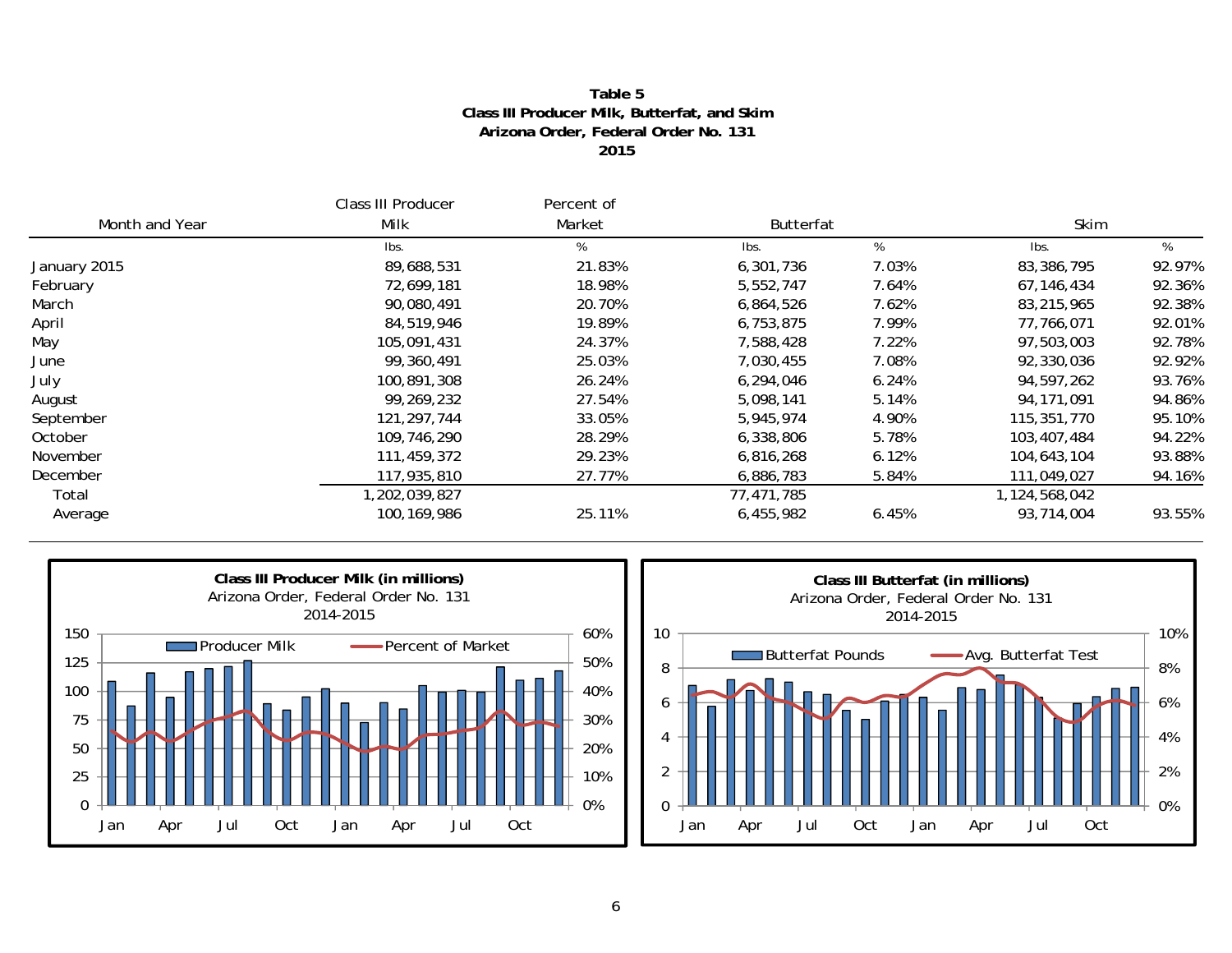### **Table 6Class IV Producer Milk, Butterfat, and Skim Arizona Order, Federal Order No. 131 2015**

|                | Class IV Producer | Percent of |           |                  |               |        |  |
|----------------|-------------------|------------|-----------|------------------|---------------|--------|--|
| Month and Year | Milk              | Market     |           | <b>Butterfat</b> |               | Skim   |  |
|                | Ibs.              | %          | lbs.      | %                | Ibs.          | %      |  |
| January 2015   | 168,639,225       | 41.05%     | 1,610,570 | 0.96%            | 167,028,655   | 99.04% |  |
| February       | 165,646,812       | 43.24%     | 1,731,697 | 1.05%            | 163,915,115   | 98.95% |  |
| March          | 185,650,000       | 42.67%     | 1,224,708 | 0.66%            | 184,425,292   | 99.34% |  |
| April          | 188,660,177       | 44.39%     | 1,164,399 | 0.62%            | 187,495,778   | 99.38% |  |
| May            | 177,099,942       | 41.07%     | 724,336   | 0.41%            | 176,375,606   | 99.59% |  |
| June           | 146, 190, 992     | 36.83%     | 95,926    | 0.07%            | 146,095,066   | 99.93% |  |
| July           | 132,835,551       | 34.54%     | 156,004   | 0.12%            | 132,679,547   | 99.88% |  |
| August         | 104,993,366       | 29.12%     | 234,034   | 0.22%            | 104,759,332   | 99.78% |  |
| September      | 87,255,764        | 23.79%     | 150,957   | 0.17%            | 87.104.807    | 99.83% |  |
| October        | 111,447,535       | 28.74%     | 104,973   | 0.09%            | 111,342,562   | 99.91% |  |
| November       | 123,304,205       | 32.33%     | 107,061   | 0.09%            | 123, 197, 144 | 99.91% |  |
| December       | 146,327,443       | 34.46%     | ,478,216  | 1.01%            | 144,849,227   | 98.99% |  |
| Total          | 1,738,051,012     |            | 8,782,881 |                  | 1,729,268,131 |        |  |
| Average        | 144,837,584       | 36.30%     | 731,907   | 0.51%            | 144, 105, 678 | 99.49% |  |



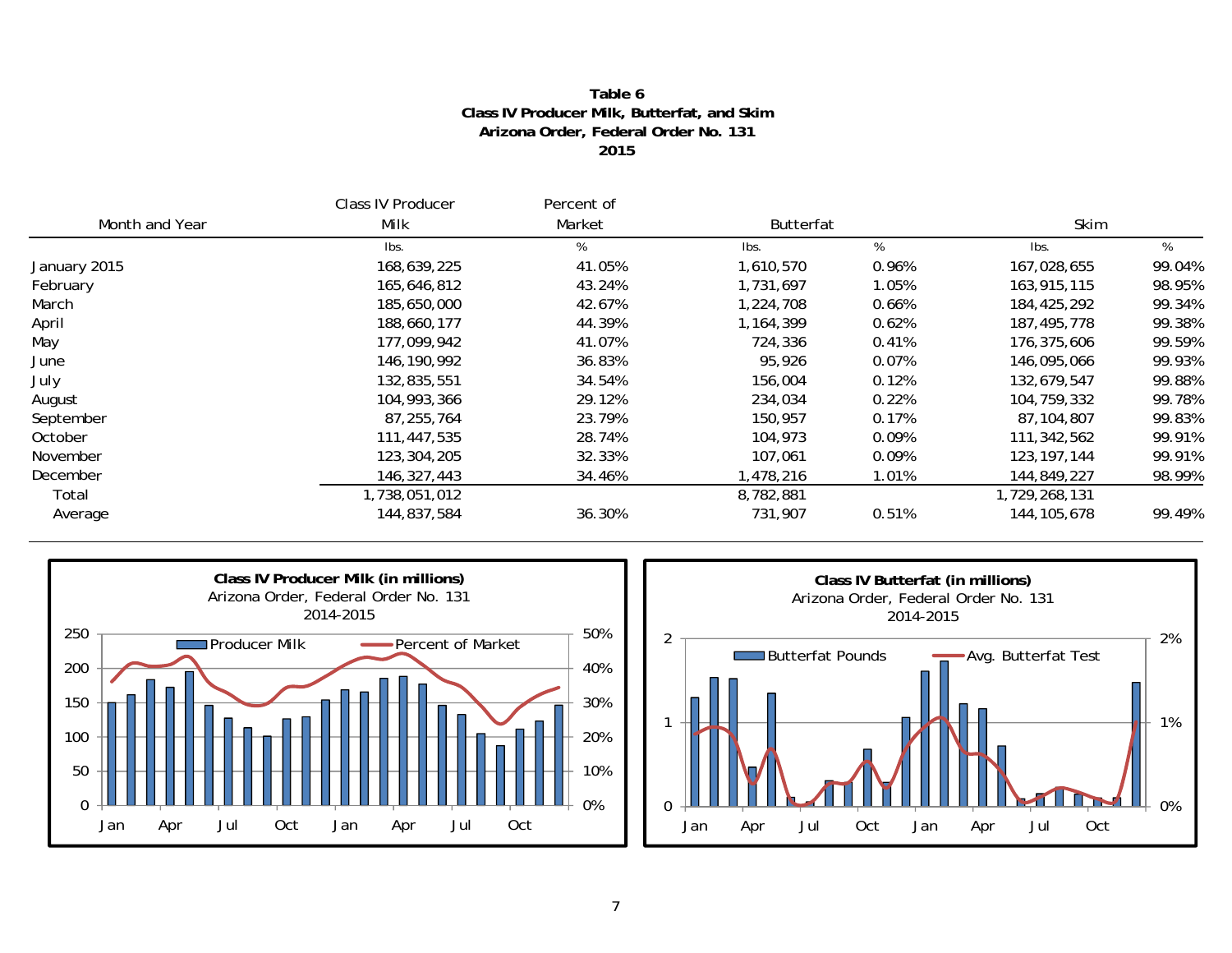#### **Table 7 Total Producer Milk, Butterfat, and Skim 1 / Arizona Order, Federal Order No. 131 2015**

|                | <b>Total Producer</b> |               |                  |               |        |  |
|----------------|-----------------------|---------------|------------------|---------------|--------|--|
| Month and Year | Milk                  |               | <b>Butterfat</b> |               | Skim   |  |
|                | lbs.                  | lbs.          | %                | Ibs.          | %      |  |
| January 2015   | 410,814,676           | 14,557,588    | 3.54%            | 396,257,088   | 96.46% |  |
| February       | 383,083,139           | 13,328,442    | 3.48%            | 369,754,697   | 96.52% |  |
| March          | 435,074,822           | 14,860,985    | 3.42%            | 420,213,837   | 96.58% |  |
| April          | 424,974,951           | 14,457,414    | 3.40%            | 410,517,537   | 96.60% |  |
| May            | 431,240,029           | 14,676,583    | 3.40%            | 416,563,446   | 96.60% |  |
| June           | 396,946,549           | 13,604,671    | 3.43%            | 383, 341, 878 | 96.57% |  |
| July           | 384,556,740           | 12,961,397    | 3.37%            | 371,595,343   | 96.63% |  |
| August         | 360,483,882           | 12,214,667    | 3.39%            | 348,269,215   | 96.61% |  |
| September      | 366,968,768           | 12,613,097    | 3.44%            | 354, 355, 671 | 96.56% |  |
| October        | 387,918,140           | 13,631,678    | 3.51%            | 374,286,462   | 96.49% |  |
| November       | 381,308,327           | 13,829,941    | 3.63%            | 367,478,386   | 96.37% |  |
| December       | 424,661,803           | 15,388,263    | 3.62%            | 409,273,540   | 96.38% |  |
| Total          | 4,788,031,826         | 166, 124, 726 |                  | 4,621,907,100 |        |  |
| Average        | 399,002,652           | 13,843,727    | 3.47%            | 385, 158, 925 | 96.53% |  |

1/ Based on submitted handler reports. May differ from producer milk reported on Tables 11 and 12.

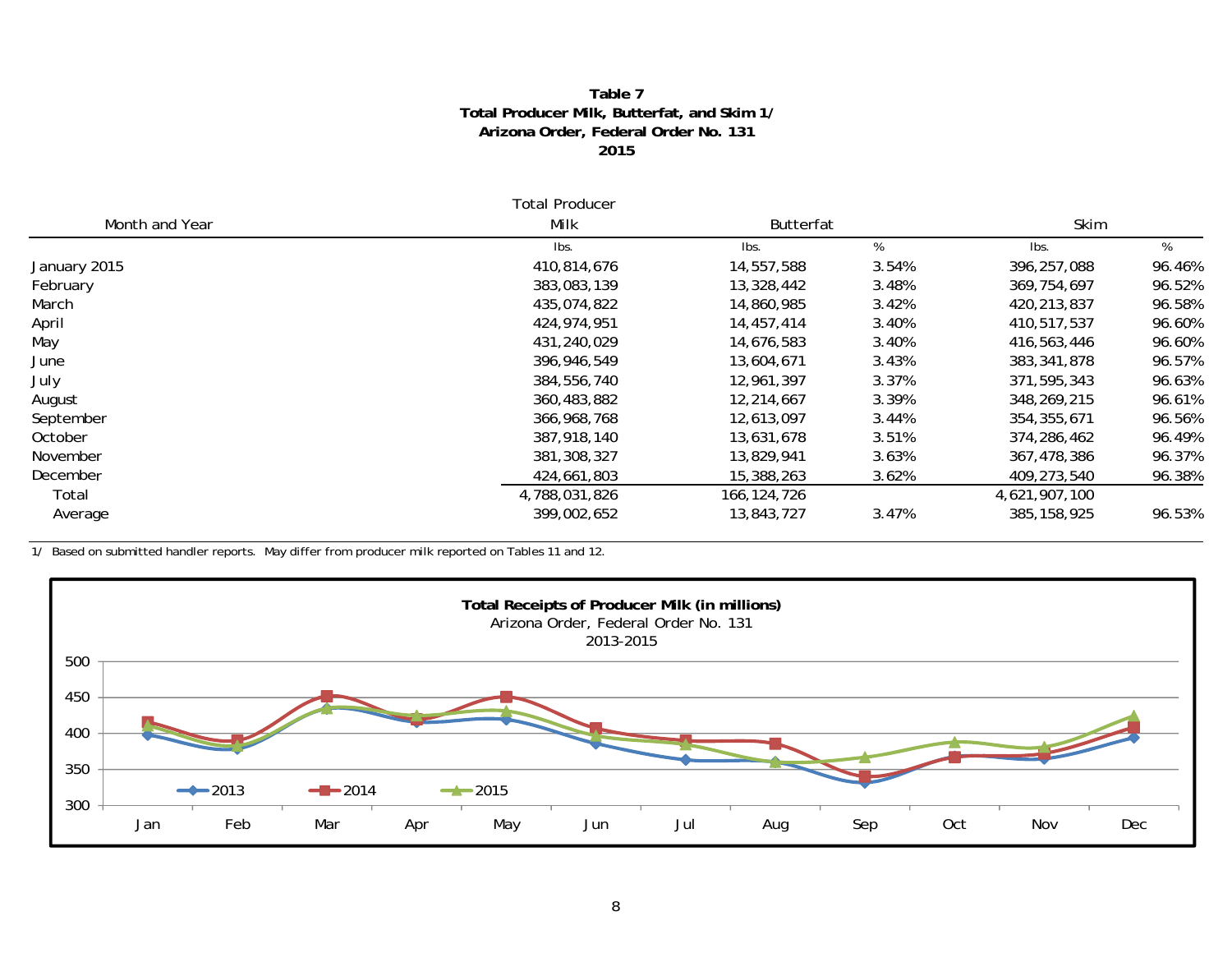## **Table 8 Total Producer Milk by Class Arizona Order, Federal Order No. 131 2015**

| Month and Year   | Producer Milk | Class I       | Class II     | Class III     | Class IV      |
|------------------|---------------|---------------|--------------|---------------|---------------|
|                  | lbs.          | lbs.          | lbs.         | lbs.          | lbs.          |
| January 2015     | 410,814,676   | 110,849,947   | 41,636,973   | 89,688,531    | 168,639,225   |
| February         | 383,083,139   | 101,299,394   | 43,437,752   | 72,699,181    | 165,646,812   |
| March            | 435,074,822   | 113,715,101   | 45,629,230   | 90,080,491    | 185,650,000   |
| April            | 424,974,951   | 110, 108, 463 | 41,686,365   | 84,519,946    | 188,660,177   |
| May              | 431,240,029   | 106,769,413   | 42,279,243   | 105,091,431   | 177,099,942   |
| June             | 396,946,549   | 104,954,107   | 46,440,959   | 99,360,491    | 146, 190, 992 |
| July             | 384,556,740   | 108,261,659   | 42,568,222   | 100,891,308   | 132,835,551   |
| August           | 360,483,882   | 109, 154, 830 | 47,066,454   | 99,269,232    | 104,993,366   |
| September        | 366,968,768   | 108,820,057   | 49,595,203   | 121, 297, 744 | 87,255,764    |
| October          | 387,918,140   | 112,282,863   | 54,441,452   | 109,746,290   | 111,447,535   |
| November         | 381, 308, 327 | 108,431,878   | 38, 112, 872 | 111,459,372   | 123,304,205   |
| December         | 424,661,803   | 115,646,149   | 44,752,401   | 117,935,810   | 146,327,443   |
| Total            | 4,788,031,826 | 1,310,293,861 | 537,647,126  | 1,202,039,827 | 1,738,051,012 |
| Average          | 399,002,652   | 109, 191, 155 | 44,803,927   | 100, 169, 986 | 144,837,584   |
| Percent of Total | 100.00%       | 27.37%        | 11.23%       | 25.11%        | 36.30%        |

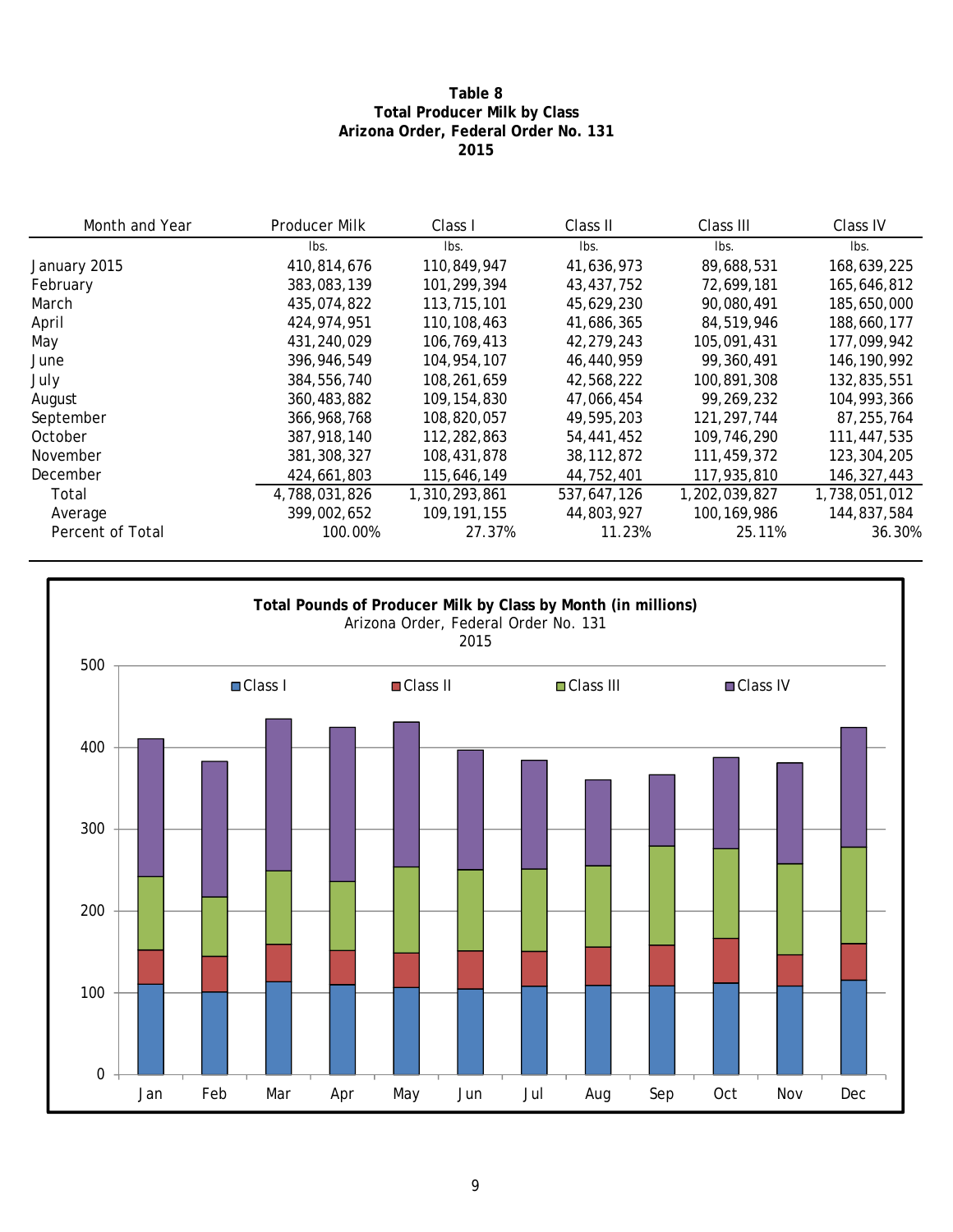## **Table 9 Total Butterfat Pounds by Class Arizona Order, Federal Order No. 131 2015**

| Month and Year   | <b>Total Butterfat</b> | Class I    | Class II   | Class III  | Class IV  |
|------------------|------------------------|------------|------------|------------|-----------|
|                  | lbs.                   | lbs.       | lbs.       | lbs.       | Ibs.      |
| January 2015     | 14,557,588             | 2,153,015  | 4,492,267  | 6,301,736  | 1,610,570 |
| February         | 13,328,442             | 1,927,486  | 4,116,512  | 5,552,747  | 1,731,697 |
| March            | 14,860,985             | 2,223,496  | 4,548,255  | 6,864,526  | 1,224,708 |
| April            | 14,457,414             | 2,119,502  | 4,419,638  | 6,753,875  | 1,164,399 |
| May              | 14,676,583             | 2.142.670  | 4,221,149  | 7,588,428  | 724,336   |
| June             | 13,604,671             | 2,134,127  | 4,344,163  | 7,030,455  | 95,926    |
| July             | 12,961,397             | 2,201,611  | 4,309,736  | 6,294,046  | 156,004   |
| August           | 12,214,667             | 2,125,433  | 4,757,059  | 5,098,141  | 234,034   |
| September        | 12,613,097             | 2,157,956  | 4,358,210  | 5,945,974  | 150,957   |
| October          | 13,631,678             | 2,257,771  | 4,930,128  | 6,338,806  | 104,973   |
| November         | 13,829,941             | 2,211,387  | 4,695,225  | 6,816,268  | 107,061   |
| December         | 15,388,263             | 2,414,742  | 4,608,522  | 6,886,783  | 1,478,216 |
| Total            | 166,124,726            | 26,069,196 | 53,800,864 | 77,471,785 | 8,782,881 |
| Average          | 13,843,727             | 2,172,433  | 4,483,405  | 6,455,982  | 731,907   |
| Percent of Total | 100.00%                | 15.69%     | 32.39%     | 46.63%     | 5.29%     |

#### **Table 10 Total Skim Pounds by Class Arizona Order, Federal Order No. 131 2015**

| Month and Year   | <b>Total Skim</b> | Class I       | Class II     | Class III     | Class IV      |
|------------------|-------------------|---------------|--------------|---------------|---------------|
|                  | lbs.              | lbs.          | Ibs.         | lbs.          | lbs.          |
| January 2015     | 396.257.088       | 108,696,932   | 37.144.706   | 83,386,795    | 167,028,655   |
| February         | 369, 754, 697     | 99,371,908    | 39, 321, 240 | 67, 146, 434  | 163,915,115   |
| March            | 420,213,837       | 111,491,605   | 41,080,975   | 83,215,965    | 184,425,292   |
| April            | 410,517,537       | 107,988,961   | 37, 266, 727 | 77,766,071    | 187,495,778   |
| May              | 416,563,446       | 104,626,743   | 38,058,094   | 97,503,003    | 176,375,606   |
| June             | 383, 341, 878     | 102,819,980   | 42,096,796   | 92,330,036    | 146,095,066   |
| July             | 371.595.343       | 106,060,048   | 38,258,486   | 94,597,262    | 132,679,547   |
| August           | 348,269,215       | 107,029,397   | 42,309,395   | 94, 171, 091  | 104,759,332   |
| September        | 354, 355, 671     | 106,662,101   | 45,236,993   | 115,351,770   | 87,104,807    |
| October          | 374,286,462       | 110,025,092   | 49,511,324   | 103,407,484   | 111,342,562   |
| November         | 367,478,386       | 106,220,491   | 33,417,647   | 104,643,104   | 123, 197, 144 |
| December         | 409,273,540       | 113,231,407   | 40, 143, 879 | 111,049,027   | 144,849,227   |
| Total            | 4,621,907,100     | 1,284,224,665 | 483,846,262  | 1,124,568,042 | 1,729,268,131 |
| Average          | 385, 158, 925     | 107,018,722   | 40,320,522   | 93,714,004    | 144, 105, 678 |
| Percent of Total | 100.00%           | 27.79%        | 10.47%       | 24.33%        | 37.41%        |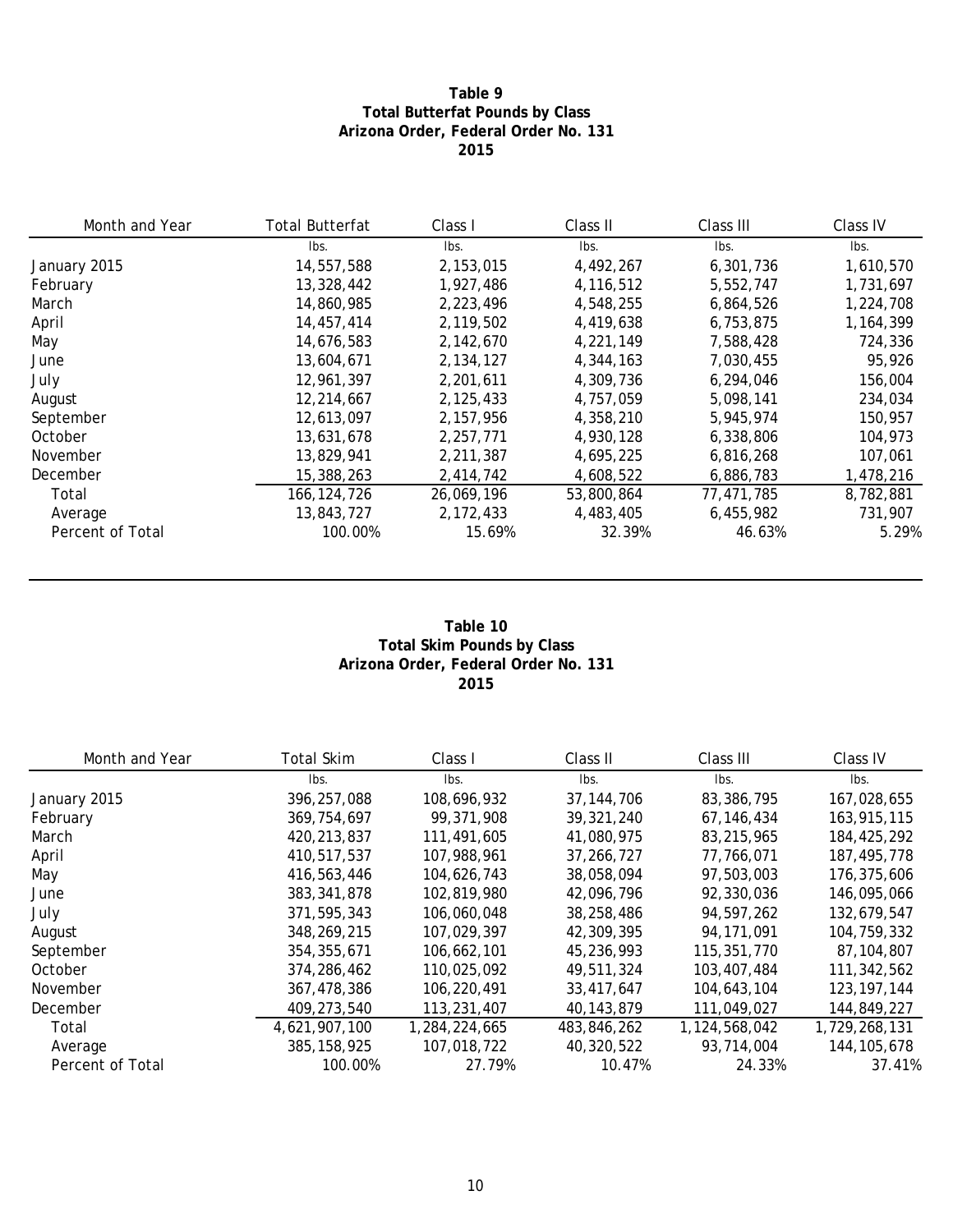#### **2015 Arizona Order, Federal Order No. 131 Percentages of Producer Milk, Butterfat, and Skim by Class**





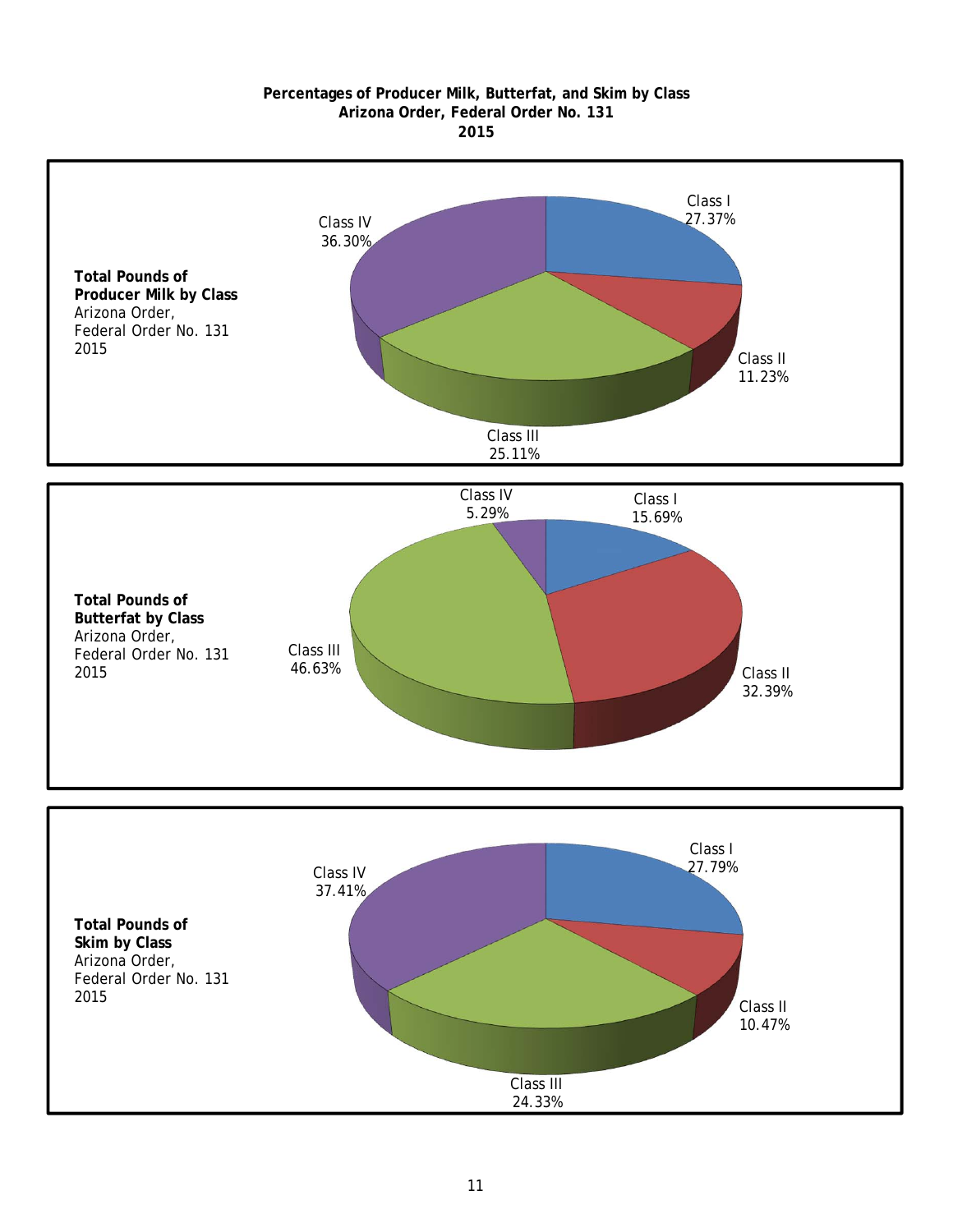| State/County            |                    | January                 |                    | February                |                    | March                   |                    | April                   |                    | May                     |                    | June                    |  |
|-------------------------|--------------------|-------------------------|--------------------|-------------------------|--------------------|-------------------------|--------------------|-------------------------|--------------------|-------------------------|--------------------|-------------------------|--|
|                         | No.<br>of<br>Prod. | Producer Milk<br>Pounds | No.<br>of<br>Prod. | Producer Milk<br>Pounds | No.<br>of<br>Prod. | Producer Milk<br>Pounds | No.<br>of<br>Prod. | Producer Milk<br>Pounds | No.<br>0f<br>Prod. | Producer Milk<br>Pounds | No.<br>of<br>Prod. | Producer Milk<br>Pounds |  |
| Arizona                 |                    |                         |                    |                         |                    |                         |                    |                         |                    |                         |                    |                         |  |
| Maricopa                | 48                 | 214,881,176             | 48                 | 198,250,152             | 48                 | 223,888,005             | 49                 | 219,818,132             | 49                 | 221,573,020             | 49                 | 204, 254, 850           |  |
| Pinal                   | 27                 | 164,890,072             | 27                 | 153,669,175             | 27                 | 174,812,279             | 27                 | 169,213,789             | 27                 | 172,965,263             | 27                 | 160,206,827             |  |
| Restricted 2/4/         | 9                  | 23,046,088              | 8                  | 23,275,888              | 8                  | 27, 172, 022            | 8                  | 25,660,298              | 8                  | 25,933,126              | 8                  | 23,675,877              |  |
| Arizona Total           | 84                 | 402,817,336             | 83                 | 375, 195, 215           | 83                 | 425,872,306             | 84                 | 414,692,219             | 84                 | 420, 471, 409           | 84                 | 388, 137, 554           |  |
| California              |                    |                         |                    |                         |                    |                         |                    |                         |                    |                         |                    |                         |  |
| Restricted 3/           | -11                | 7,997,340               | 11                 | 7,887,924               | 11                 | 9,202,516               | 11                 | 10,282,732              | 11                 | 10,768,620              | 11                 | 8,808,995               |  |
| California Total        | 11                 | 7,997,340               | 11                 | 7,887,924               | 11                 | 9,202,516               | 11                 | 10,282,732              | 11                 | 10,768,620              | 11                 | 8,808,995               |  |
| Texas                   |                    |                         |                    |                         |                    |                         |                    |                         |                    |                         |                    |                         |  |
| Restricted 4/           | 4/                 | 4/                      |                    |                         |                    |                         |                    |                         |                    |                         |                    |                         |  |
| Texas Total             | 4/                 | 4/                      |                    |                         |                    |                         |                    |                         |                    |                         |                    |                         |  |
| <b>Total for Market</b> | 95                 | 410,814,676             | 94                 | 383,083,139             | 94                 | 435,074,822             | 95                 | 424,974,951             | 95                 | 431,240,029             | 95                 | 396,946,549             |  |

#### **Table 11 Number of Producers and Milk Production by County 1/ Arizona Order, Federal Order No. 131 2015**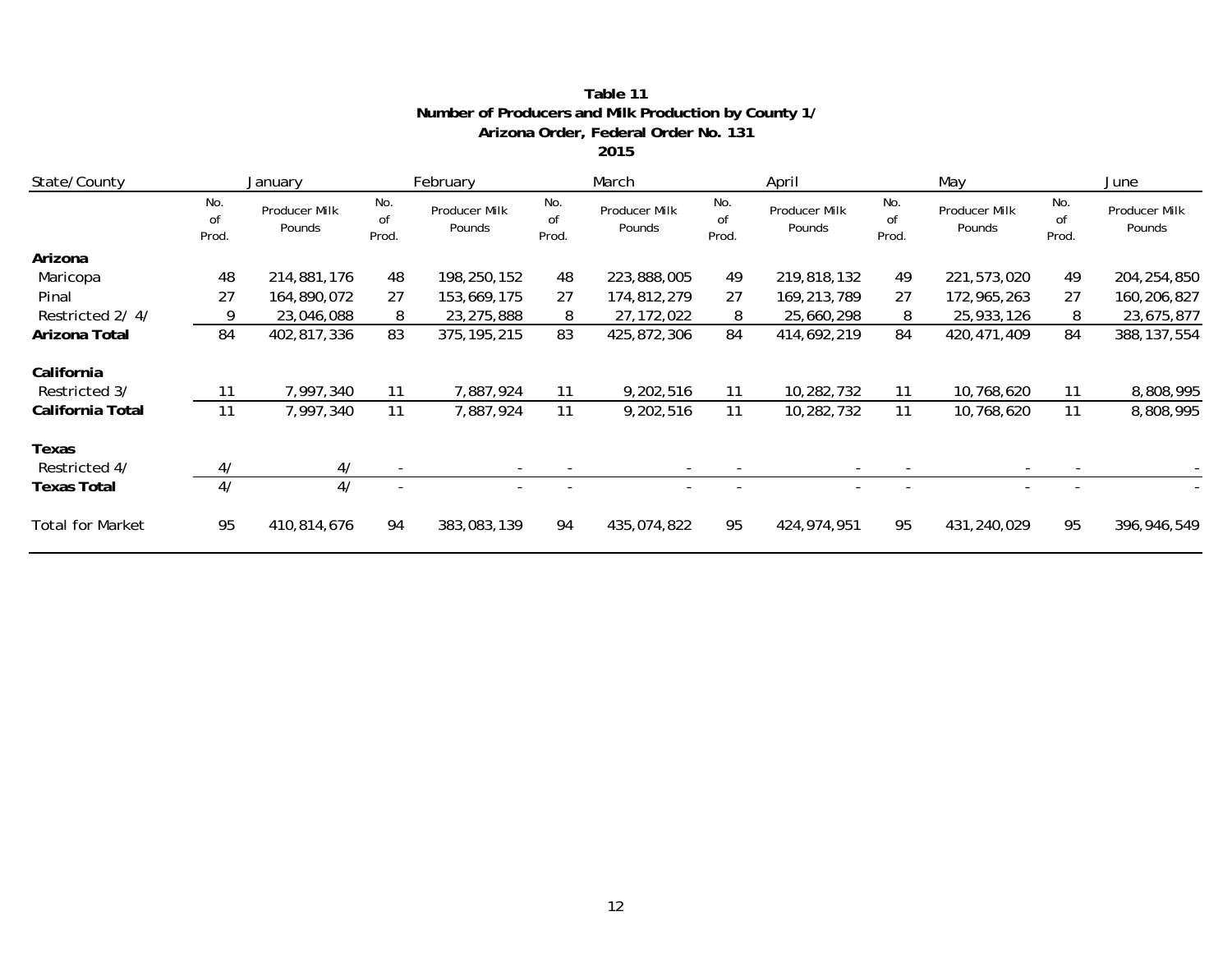| State/County            |                    | July                     | August             |                         |                    | September               |                    | October                 |                    | November                |                    | December                |  |
|-------------------------|--------------------|--------------------------|--------------------|-------------------------|--------------------|-------------------------|--------------------|-------------------------|--------------------|-------------------------|--------------------|-------------------------|--|
|                         | No.<br>of<br>Prod. | Producer Milk<br>Pounds  | No.<br>of<br>Prod. | Producer Milk<br>Pounds | No.<br>of<br>Prod. | Producer Milk<br>Pounds | No.<br>of<br>Prod. | Producer Milk<br>Pounds | No.<br>of<br>Prod. | Producer Milk<br>Pounds | No.<br>of<br>Prod. | Producer Milk<br>Pounds |  |
| Arizona                 |                    |                          |                    |                         |                    |                         |                    |                         |                    |                         |                    |                         |  |
| Maricopa                | 49                 | 198,830,134              | 49                 | 188,410,639             | 49                 | 182, 379, 989           | 50                 | 193,853,285             | 49                 | 196,539,740             | 49                 | 210,612,355             |  |
| Pinal                   | 27                 | 153,789,933              | 26                 | 143,273,705             | 26                 | 136,674,248             | 26                 | 143,402,448             | 22                 | 133,481,490             | 26                 | 158, 128, 049           |  |
| Restricted 2/4/         | 8                  | 22,779,682               | 8                  | 21, 150, 558            | 10 <sup>°</sup>    | 30,007,891              | 10                 | 31,703,254              | 9                  | 30,592,589              | 9                  | 32,471,224              |  |
| Arizona Total           | 84                 | 375, 399, 749            | 83                 | 352,834,902             | 85                 | 349,062,128             | 86                 | 368,958,987             | 80                 | 360,613,819             | 84                 | 401,211,628             |  |
| California              |                    |                          |                    |                         |                    |                         |                    |                         |                    |                         |                    |                         |  |
| Restricted 3/           | 11                 | 9,104,951                | 11                 | 7,648,980               | 11                 | 17,906,640              | 11                 | 18,959,153              | 11                 | 20,694,508              | 11                 | 23,450,175              |  |
| California Total        | 11                 | 9,104,951                | 11                 | 7,648,980               | 11                 | 17,906,640              | 11                 | 18,959,153              | 11                 | 20,694,508              | 11                 | 23,450,175              |  |
| Texas                   |                    |                          |                    |                         |                    |                         |                    |                         |                    |                         |                    |                         |  |
| Restricted 4/           |                    | $\overline{\phantom{a}}$ |                    | $\sim$                  | 4/                 | 4/                      | 4/                 | 4/                      | 4/                 | 4/                      | 4/                 | 4/                      |  |
| <b>Texas Total</b>      |                    | $\overline{\phantom{a}}$ |                    | $\sim$                  | 4/                 | 4/                      | 4/                 | 4/                      | 4/                 | 4/                      | 4/                 | 4/                      |  |
| <b>Total for Market</b> | 95                 | 384,504,700              | 94                 | 360,483,882             | 96                 | 366, 968, 768           | 97                 | 387,918,140             | 91                 | 381,308,327             | 95                 | 424,661,803             |  |

#### **Table 11** *(continued)* **Number of Producers and Milk Production by County 1/ Arizona Order, Federal Order No. 131 2015**

1/ Based on unaudited producer payrolls. May differ from total producer milk reported on Tables 2, 7, and 8.

2/ Restricted data for Arizona includes Cochise, Greenlee, La Paz, Pima, and Yuma Counties for January through December.

3/ Restricted data for California includes Imperial, Riverside, and San Bernardino Counties for January through December.

4/ Restricted data for Texas includes Bailey and Parmer Counties for January, September through December and is included with restricted data for Arizona.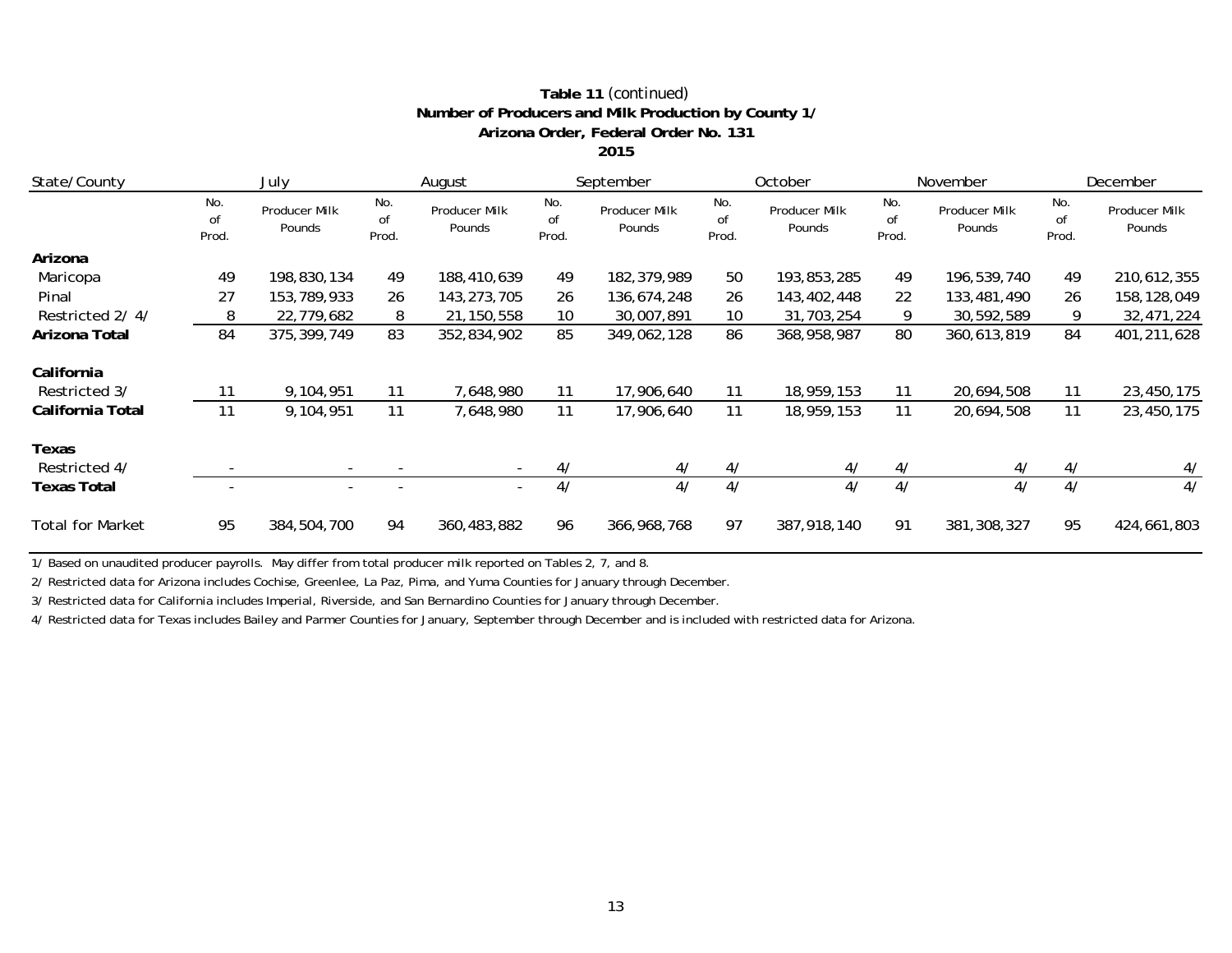## **Numbers of Producers and Milk Production by County 1/ Table 12 2015 Arizona Order, Federal Order No. 131**

## Year to Date Totals

| State/County             | Average No. of<br>Producers | Producer Milk Pounds |  |  |
|--------------------------|-----------------------------|----------------------|--|--|
| Arizona                  |                             |                      |  |  |
| Maricopa                 | 49                          | 2,453,291,477        |  |  |
| Pinal                    | 26                          | 1,864,507,278        |  |  |
| Restricted 2/4/          | 9                           | 317,468,497          |  |  |
| Arizona Total            | 84                          | 4,635,267,252        |  |  |
| California               |                             |                      |  |  |
| Restricted 3/            | 11                          | 152,712,534          |  |  |
| California Total         | 11                          | 152,712,534          |  |  |
| Texas                    |                             |                      |  |  |
| Restricted 4/            | 4/                          | 4/                   |  |  |
| <b>Texas Total</b>       | 4/                          | 4/                   |  |  |
| Average/Total for Market | 95                          | 4,787,979,786        |  |  |

1/ Based on unaudited producer payrolls. May differ from total producer milk reported on Tables 2, 7, and 8.

2/ Restricted data for Arizona includes Cochise, Greenlee, La Paz, Pima, and Yuma Counties for January through December.

3/ Restricted data for California includes Imperial, Riverside, and San Bernardino Counties for January through December.

4/ Restricted data for Texas includes Bailey and Parmer Counties for January, September through December and is included with restricted data for Arizona.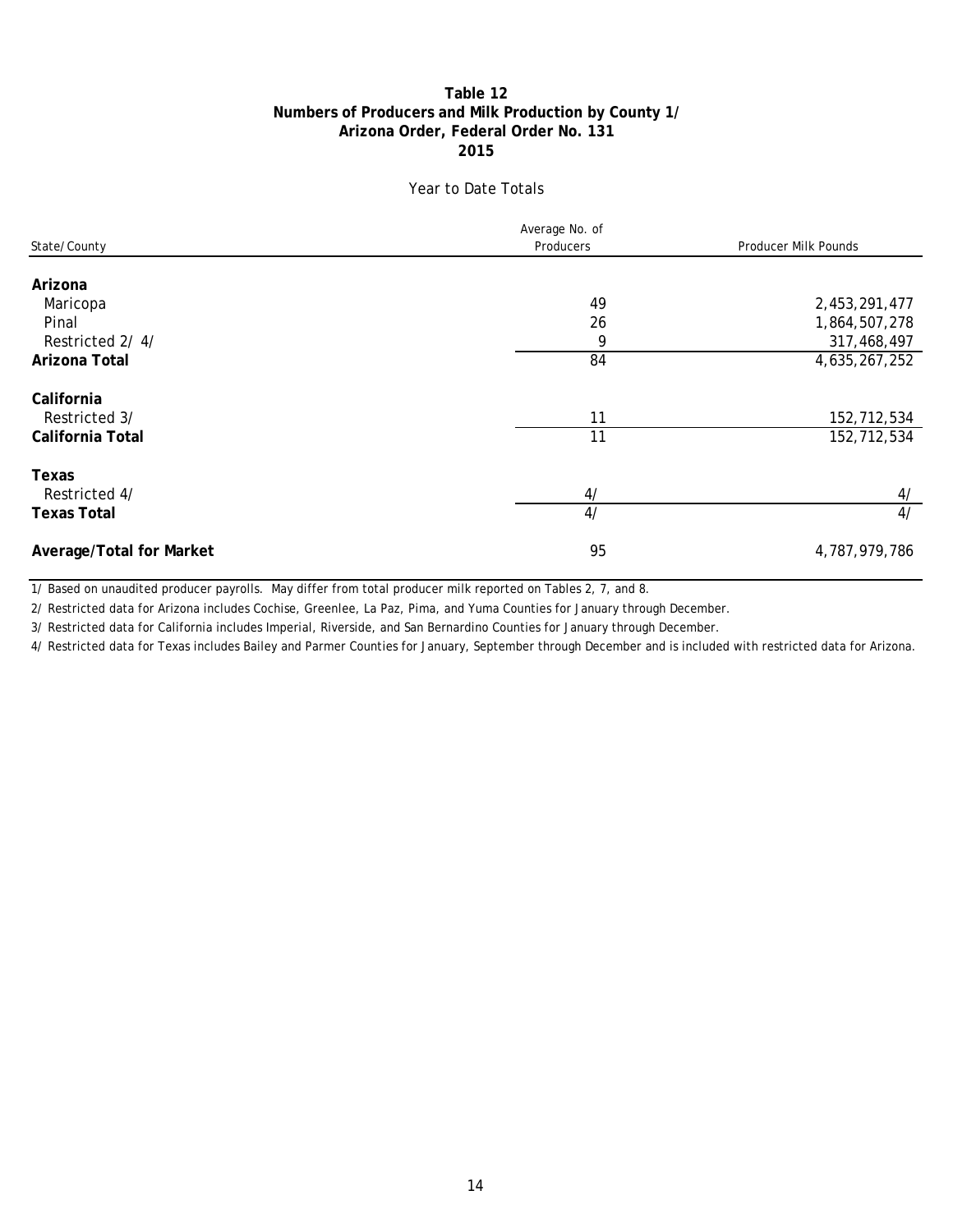## **Class Prices Per Hundredweight for 3.5% Milk, Butterfat, and Skim Prices Table 13 Arizona Order, Federal Order No. 131**

**2015**

|                |                       |                       | Class III | Class IV | Class I          |                       | Class II         |             | Class III        |        | Class IV         |        |
|----------------|-----------------------|-----------------------|-----------|----------|------------------|-----------------------|------------------|-------------|------------------|--------|------------------|--------|
| Month and Year | Class I               | Class II              |           |          | <b>Butterfat</b> | Skim                  | <b>Butterfat</b> | <b>Skim</b> | <b>Butterfat</b> | Skim   | <b>Butterfat</b> | Skim   |
|                | $\sqrt{\text{cwt}}$ . | $\sqrt{\text{cwt}}$ . | \$/cut.   | \$/cwt.  | \$/lb.           | $\sqrt{\text{cwt}}$ . | \$/lb.           | \$/lb.      | \$/lb.           | \$/lb. | \$/lb.           | \$/lb. |
| January 2015   | 20.93                 | 16.18                 | 16.18     | 13.23    | 2.2022           | 13.70                 | .6925            | 10.63       | 1.6855           | 10.65  | 1.6855           | 7.60   |
| February       | 18.59                 | 14.48                 | 15.46     | 13.82    | 1.6954           | 13.11                 | .8366            | 8.34        | 1.8296           | 9.39   | 1.8296           | 7.69   |
| March          | 17.91                 | 14.50                 | 15.56     | 13.80    | 1.8243           | 11.94                 | 1.8514           | 8.31        | 8444. ا          | 9.43   | 1.8444           | 7.61   |
| April          | 17.85                 | 14.98                 | 15.81     | 13.51    | 1.8677           | 11.72                 | 1.9010           | 8.63        | 1.8940           | 9.51   | 1.8940           | 7.13   |
| May            | 18.18                 | 14.81                 | 16.19     | 13.91    | 1.9207           | 11.87                 | 2.0669           | 7.85        | 2.0599           | 9.31   | 2.0599           | 6.94   |
| June           | 18.49                 | 14.77                 | 16.72     | 13.90    | 2.0516           | 11.72                 | 2.1081           | 7.66        | 2.1011           | 9.71   | 2.1011           | 6.78   |
| July           | 18.88                 | 14.70                 | 16.33     | 13.15    | 2.1350           | 11.82                 | 2.1195           | 7.55        | 2.1125           | 9.26   | 2.1125           | 5.96   |
| August         | 18.63                 | 14.54                 | 16.27     | 12.90    | 2.1567           | 11.48                 | 2.2744           | 6.82        | 2.2674           | 8.64   | 2.2674           | 5.14   |
| September      | 18.69                 | 15.36                 | 15.82     | 15.08    | 2.1888           | 11.43                 | 2.7601           | 5.91        | 2.7531           | 6.41   | 2.7531           | 5.64   |
| October        | 18.19                 | 16.44                 | 15.46     | 16.43    | 2.7387           | 8.92                  | 2.9157           | 6.46        | 2.9087           | 5.47   | 2.9087           | 6.48   |
| November       | 18.83                 | 18.26                 | 15.30     | 16.89    | 2.8991           | 9.00                  | 3.1900           | 7.35        | 3.1830           | 4.31   | 3.1830           | 5.96   |
| December       | 19.06                 | 16.71                 | 14.44     | 15.52    | 3.1283           | 8.40                  | 2.9127           | 6.75        | 2.9057           | 4.43   | 2.9057           | 5.54   |
| Average 1/     | 18.69                 | 15.48                 | 15.80     | 14.35    | 2.2340           | 11.26                 | 2.3024           | 7.69        | 2.2954           | 8.04   | 2.2954           | 6.54   |

1/ Simple Average.

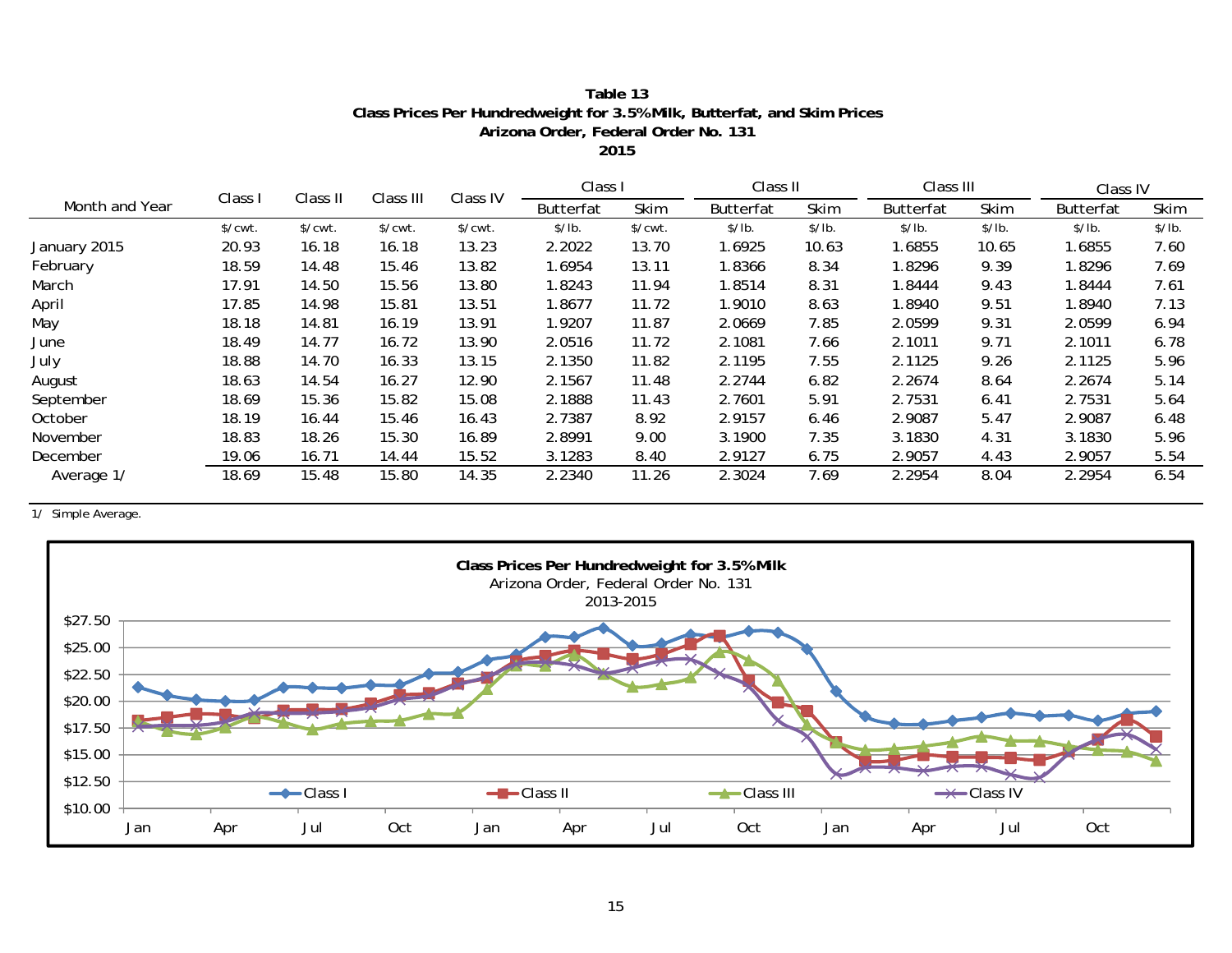#### **Table 14Producer Butterfat and Skim Prices, Uniform Prices, and Blend Prices at Test Arizona Order, Federal Order No. 131 2015**

Blend Price

|                |           |         |                  | ---------             |
|----------------|-----------|---------|------------------|-----------------------|
| Month and Year | Butterfat | Skim    | Uniform Price 2/ | at Test 3/            |
|                | \$/lb.    | \$/cwt. | \$/cwt.          | $\sqrt{\text{cwt}}$ . |
| January 2015   | 1.7640    | 10.22   | 16.04            | 16.11                 |
| February       | 1.8122    | 9.55    | 15.56            | 15.52                 |
| March          | 1.8434    | 9.20    | 15.33            | 15.18                 |
| April          | 1.8922    | 8.94    | 15.25            | 15.07                 |
| May            | 2.0415    | 8.83    | 15.67            | 15.48                 |
| June           | 2.0954    | 8.93    | 15.95            | 15.81                 |
| July           | 2.1185    | 8.65    | 15.76            | 15.50                 |
| August         | 2.2507    | 8.29    | 15.88            | 15.64                 |
| September      | 2.6588    | 7.77    | 16.80            | 16.64                 |
| October        | 2.8830    | 6.95    | 16.80            | 16.84                 |
| November       | 3.1399    | 6.52    | 17.28            | 17.67                 |
| December       | 2.9426    | 6.16    | 16.24            | 16.60                 |
| Average 1/     | 2.2869    | 8.33    | 16.05            | 16.00                 |

1/ Simple average.

2/ Uniform Price = Skim price \* 0.965 + Butterfat price \* 3.5

3/ Blend Price at Test = (Butterfat price \* Butterfat %) + (Skim price \* Skim %).

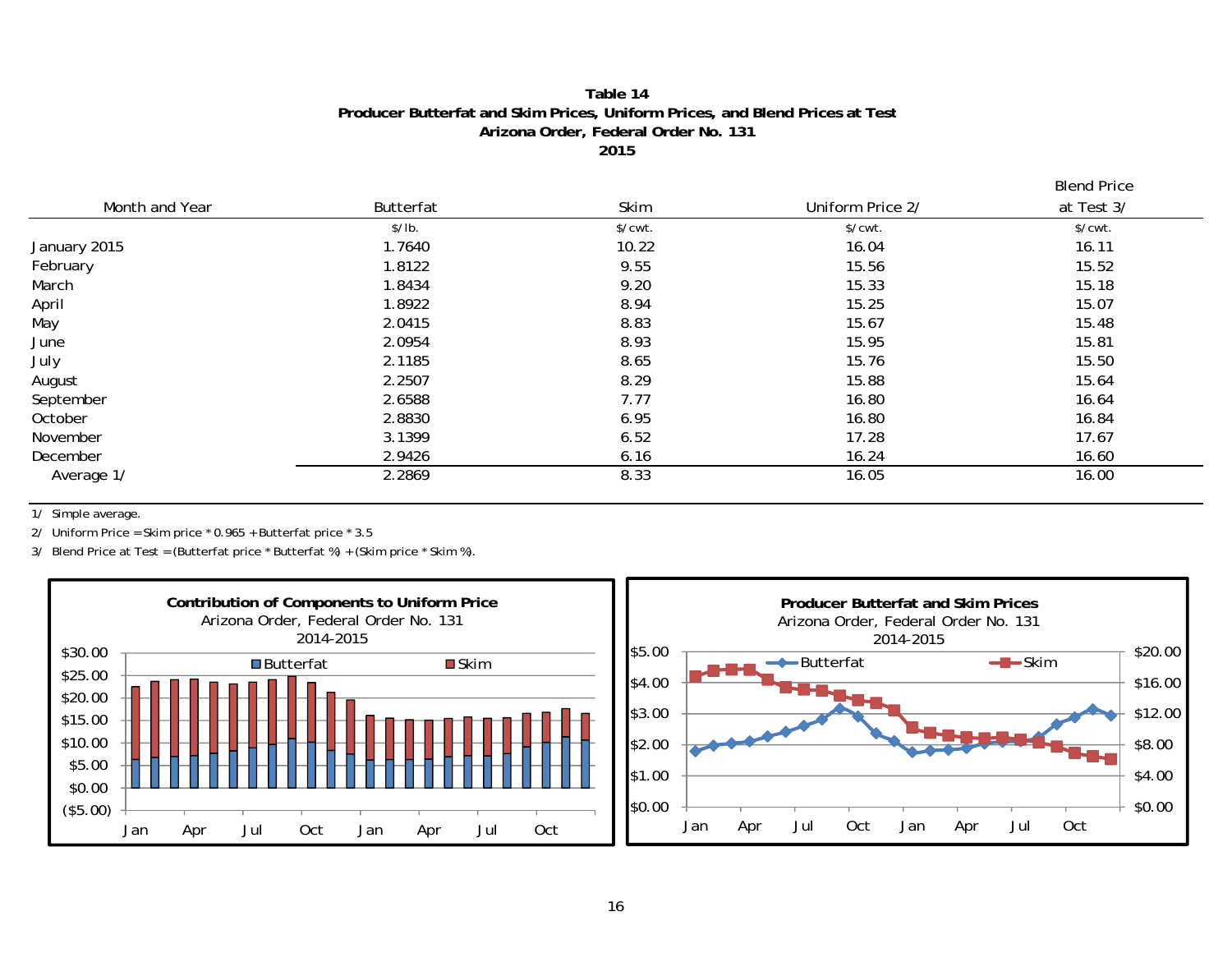## **Table 15Advanced Agricultural Marketing Service (AMS) Commodity Pricing Factor s Used in Pricing Class I Skim/Butterfat and Class II Skim/Nonfat Solid s**

**2015**

| Month and Year | <b>Cheese Blocks</b> | <b>Cheese Barrels</b> | Cheese Average 1/ | <b>Butter</b> | Nonfat Dry Milk | Whey   |
|----------------|----------------------|-----------------------|-------------------|---------------|-----------------|--------|
|                | \$/lb.               | \$/lb.                | \$/lb.            | \$/lb.        | \$/lb.          | \$/lb. |
| January 2015   | 1.8280               | 1.7653                | 1.8141            | 1.9706        | 1.2826          | 0.5847 |
| February       | 1.5909               | 1.5484                | 1.5857            | 1.5521        | 1.0253          | 0.5903 |
| March          | 1.5317               | 1.5215                | 1.5408            | 1.6585        | 1.0213          | 0.5415 |
| April          | 1.5615               | 1.5319                | 1.5617            | 1.6944        | 1.0577          | 0.4935 |
| May            | 1.5780               | 1.6265                | 1.6142            | 1.7381        | 0.9705          | 0.4600 |
| June           | 1.6200               | 1.6662                | 1.6520            | 1.8462        | 0.9489          | 0.4443 |
| July           | 1.6786               | 1.6887                | 1.6955            | 1.9151        | 0.9362          | 0.4341 |
| August         | 1.6874               | 1.6641                | 1.6906            | 1.9330        | 0.8548          | 0.3975 |
| September      | 1.7010               | 1.7247                | 1.7255            | 1.9595        | 0.7521          | 0.3495 |
| October        | 1.7199               | 1.6882                | 1.7191            | 2.4136        | 0.8144          | 0.2416 |
| November       | 1.6806               | 1.6237                | 1.6678            | 2.5461        | 0.9139          | 0.2262 |
| December       | 1.6608               | 1.6279                | 1.6594            | 2.7353        | 0.8464          | 0.2332 |
| Average 2/     | 1.6532               | 1.6398                | 1.6605            | 1.9969        | 0.9520          | 0.4164 |

Source: Agricultural Marketing Service (AMS), Washington, D.C.

1/ The weighted average of barrels plus three cents and blocks.

2/ Simple average.

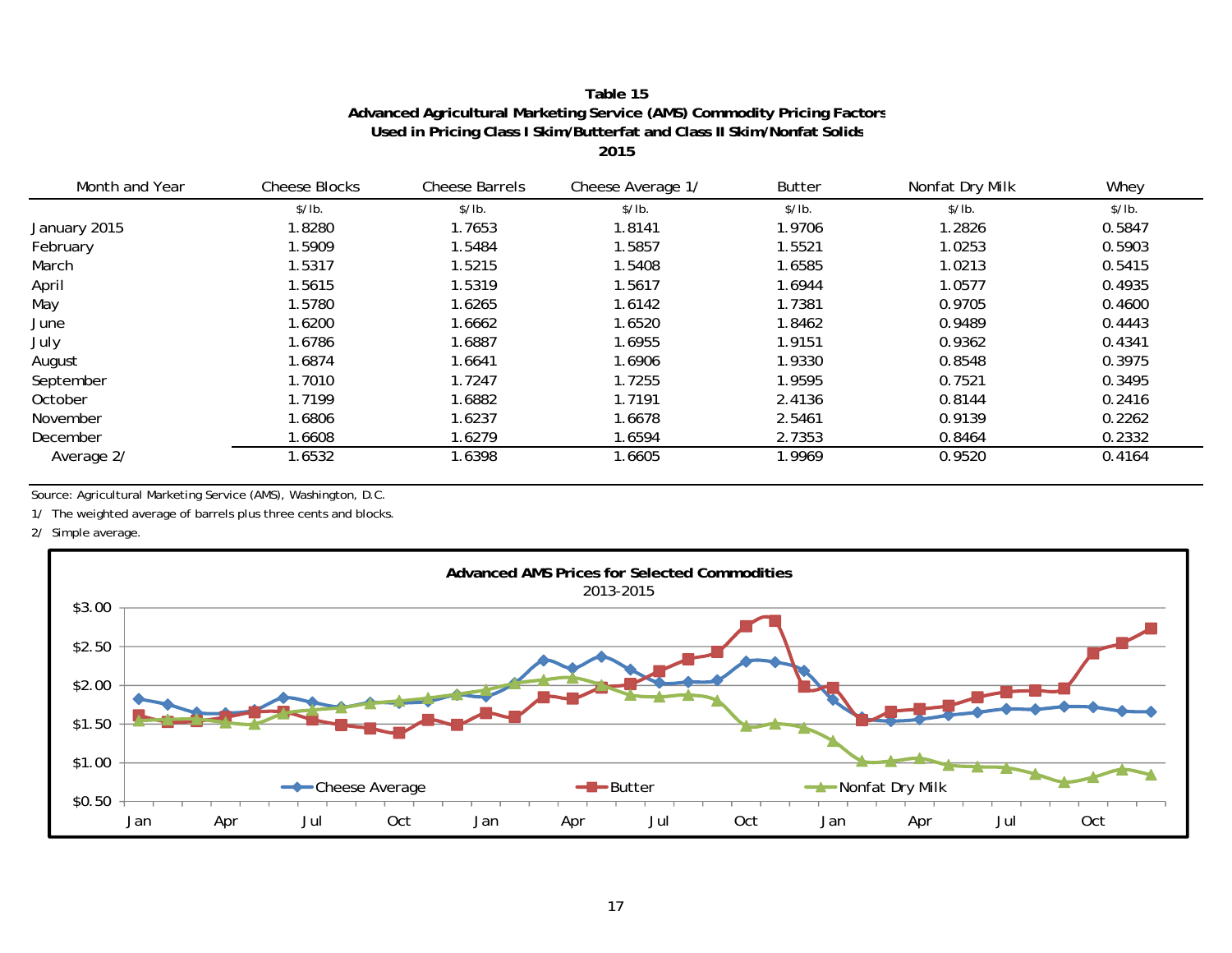#### **Table 16 Final Agricultural Marketing Service (AMS) Commodity Pricing Factor s Used in Pricing Class II Butterfat, Class III, and Class I V 2015**

| Month and Year | <b>Cheese Blocks</b> | <b>Cheese Barrels</b> | Cheese Average 1/ | <b>Butter</b> | Nonfat Dry Milk | Whey   |
|----------------|----------------------|-----------------------|-------------------|---------------|-----------------|--------|
|                | \$/lb.               | \$/lb.                | \$/lb.            | \$/lb.        | \$/lb.          | \$/lb. |
| January 2015   | 1.5841               | 1.5461                | 1.5807            | 1.5633        | 1.0202          | 0.5875 |
| February       | 1.5372               | 1.5242                | 1.5446            | 1.6823        | 1.0308          | 0.5169 |
| March          | 1.5694               | 1.5519                | 1.5750            | 1.6945        | 1.0217          | 0.4824 |
| April          | 1.5812               | 1.6214                | 1.6122            | 1.7355        | 0.9684          | 0.4610 |
| May            | 1.6251               | 1.6671                | 1.6557            | 1.8725        | 0.9464          | 0.4450 |
| June           | 1.7103               | 1.7084                | 1.7222            | 1.9065        | 0.9283          | 0.4245 |
| July           | 1.6945               | 1.6762                | 1.6997            | 1.9159        | 0.8366          | 0.3937 |
| August         | 1.7203               | 1.7327                | 1.7386            | 2.0438        | 0.7443          | 0.3108 |
| September      | 1.7213               | 1.6769                | 1.7145            | 2.4449        | 0.8007          | 0.2442 |
| October        | 1.6881               | 1.6378                | 1.6790            | 2.5734        | 0.8951          | 0.2309 |
| November       | 1.6598               | 1.6093                | 1.6503            | 2.7999        | 0.8372          | 0.2341 |
| December       | 1.5752               | 1.5377                | 1.5719            | 2.5709        | 0.7893          | 0.2336 |
| Average 2/     | 1.6389               | 1.6241                | 1.6454            | 2.0670        | 0.9016          | 0.3804 |

Source: Agricultural Marketing Service (AMS), Washington, D.C.

1/ The weighted average of barrels plus three cents and blocks.

2/ Simple average.

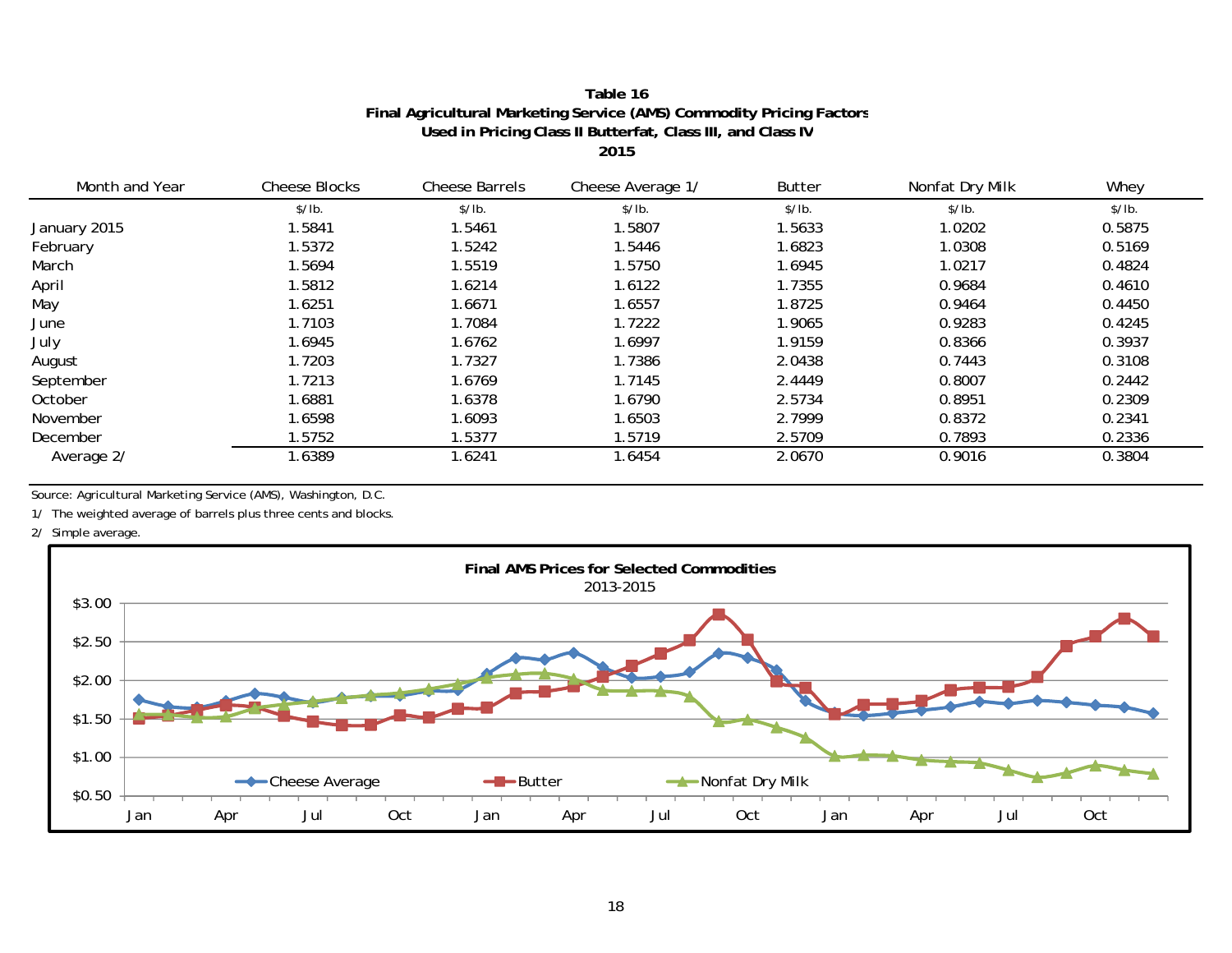## **Table 17 Class I Route Dispositions in the Marketing Area by Handler Type Arizona Order, Federal Order No. 131 2015**

|                | Producer-Handlers and |            |               |  |  |  |  |
|----------------|-----------------------|------------|---------------|--|--|--|--|
| Month and Year | Pool Plants           | Other 1/   | Total         |  |  |  |  |
| January 2015   | 87,673,877            | 7,084,882  | 94,758,759    |  |  |  |  |
| February       | 78,842,683            | 7,235,459  | 86,078,142    |  |  |  |  |
| March          | 86,358,157            | 7,542,191  | 93,900,348    |  |  |  |  |
| April          | 81,839,070            | 8,620,697  | 90,459,767    |  |  |  |  |
| May            | 80,613,169            | 7,202,153  | 87,815,322    |  |  |  |  |
| June           | 75,615,276            | 6,255,123  | 81,870,399    |  |  |  |  |
| July           | 78,847,581            | 7,069,014  | 85,916,595    |  |  |  |  |
| August         | 84, 196, 557          | 7,263,848  | 91,460,405    |  |  |  |  |
| September      | 82,627,254            | 7,810,276  | 90,437,530    |  |  |  |  |
| October        | 86,259,938            | 7,770,762  | 94,030,700    |  |  |  |  |
| November       | 83,891,799            | 7,719,614  | 91,611,413    |  |  |  |  |
| December       | 87,471,808            | 8,074,900  | 95,546,708    |  |  |  |  |
| Total          | 994, 237, 169         | 89,648,919 | 1,083,886,088 |  |  |  |  |
| Average        | 82,853,097            | 7,470,743  | 90,323,841    |  |  |  |  |

1/ Includes: Plants fully regulated by another Federal order, partially regulated distributing plants, and exempt plants.

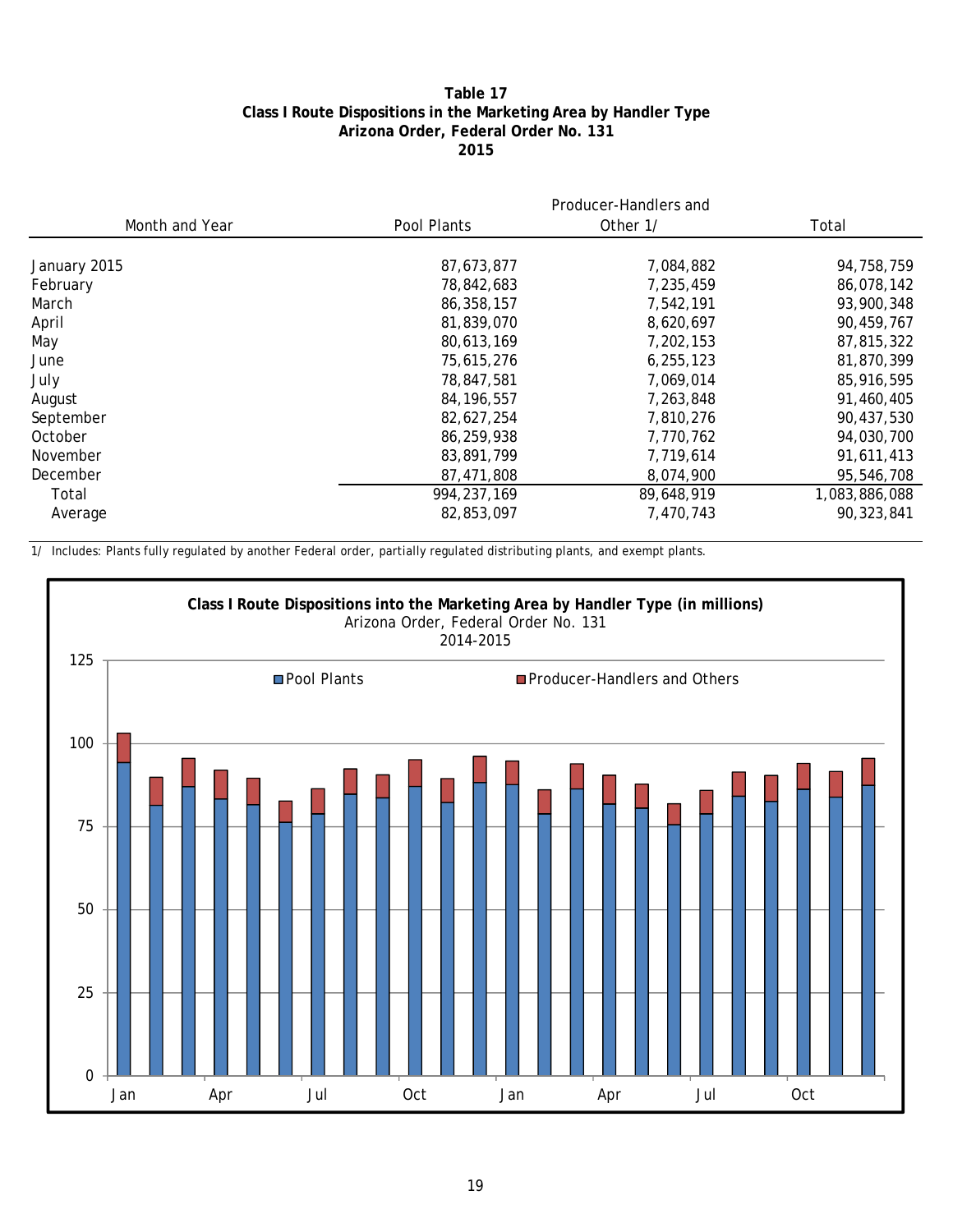| Table 18                                                    |
|-------------------------------------------------------------|
| Class I Route Dispositions in the Marketing Area by Product |
| Arizona Order, Federal Order No. 131                        |
| 2015                                                        |

| In-Area by Product, Pool Plants |              |             |                                                      |                           |                 |                           |               |  |
|---------------------------------|--------------|-------------|------------------------------------------------------|---------------------------|-----------------|---------------------------|---------------|--|
| Month and Year                  | Whole        | Flavored    | Reduced Fat                                          | Lowfat                    | Fat Free        | Buttermilk                | Total         |  |
|                                 | Ibs.         | Ibs.        | Ibs.                                                 | Ibs.                      | Ibs.            | Ibs.                      | Ibs.          |  |
| January 2015                    | 24,927,646   | 6,676,191   | 31,634,881                                           | 15,012,964                | 8,984,543       | 437,652                   | 87,673,877    |  |
| February                        | 22,519,185   | 5,804,148   | 28,573,678                                           | 13,462,354                | 8,080,216       | 403,102                   | 78,842,683    |  |
| March                           | 25,086,198   | 5,795,826   | 31,473,495                                           | 14,679,855                | 8,860,152       | 462,631                   | 86,358,157    |  |
| April                           | 23,914,337   | 6,282,581   | 29,307,032                                           | 13,997,670                | 7,933,634       | 403,816                   | 81,839,070    |  |
| May                             | 24,569,002   | 4,973,457   | 29,535,425                                           | 13,579,314                | 7,570,060       | 385,911                   | 80,613,169    |  |
| June                            | 24, 260, 142 | 2,969,759   | 29,016,717                                           | 12,126,628                | 6,882,015       | 360,015                   | 75,615,276    |  |
| July                            | 25,462,742   | 3, 137, 514 | 30,054,075                                           | 12,664,653                | 7,168,382       | 360,215                   | 78,847,581    |  |
| August                          | 25,412,622   | 6,146,567   | 30, 174, 931                                         | 14,451,688                | 7,639,520       | 371,229                   | 84, 196, 557  |  |
| September                       | 24,461,258   | 7,293,156   | 29,243,079                                           | 13,838,049                | 7,404,457       | 387,255                   | 82,627,254    |  |
| October                         | 26,088,951   | 6,782,409   | 31,044,790                                           | 14, 173, 626              | 7,777,590       | 392,572                   | 86,259,938    |  |
| November                        | 25,259,007   | 7,069,219   | 30,021,939                                           | 13,434,367                | 7,662,884       | 444,383                   | 83,891,799    |  |
| December                        | 27, 134, 610 | 6,979,287   | 31,742,202                                           | 13,446,418                | 7,738,514       | 430,777                   | 87,471,808    |  |
| Total                           | 299,095,700  | 69,910,114  | 361,822,244                                          | 164,867,586               | 93,701,967      | $\overline{4}$ , 839, 558 | 994, 237, 169 |  |
| Average                         | 24,924,642   | 5,825,843   | 30, 151, 854                                         | 13,738,966                | 7,808,497       | 403,297                   | 82,853,097    |  |
|                                 |              |             | In-Area by Product, Producer-Handlers & Other Plants |                           |                 |                           |               |  |
| Month and Year                  | Whole        | Flavored    | Reduced Fat                                          | Lowfat                    | <b>Fat Free</b> | Buttermilk                | Total         |  |
|                                 | Ibs.         | Ibs.        | Ibs.                                                 | Ibs.                      | lbs.            | Ibs.                      | Ibs.          |  |
| January 2015                    | 1,596,441    | 1,137,930   | 2,089,837                                            | 1,095,969                 | 904,762         | 259,943                   | 7,084,882     |  |
| February                        | 1,569,010    | 1,083,807   | 1,929,617                                            | 1,488,192                 | 893,674         | 271,159                   | 7,235,459     |  |
| March                           | 1,597,052    | 1,410,490   | 1,827,789                                            | 1,495,079                 | 915,163         | 296,618                   | 7,542,191     |  |
| April                           | 1,649,146    | 1,652,763   | 2,277,510                                            | 1,753,915                 | 1,002,217       | 285,146                   | 8,620,697     |  |
| May                             | 1,688,570    | 1,129,709   | 1,914,085                                            | 1,328,797                 | 866,885         | 274,107                   | 7,202,153     |  |
| June                            | 1,632,028    | 649,267     | 2,058,348                                            | 1,009,008                 | 651,826         | 254,646                   | 6,255,123     |  |
| July                            | 1,758,193    | 780,055     | 2,285,489                                            | 1,204,016                 | 745,507         | 295,754                   | 7,069,014     |  |
| August                          | 1,555,759    | 1,411,196   | 1,847,052                                            | 1,436,654                 | 756,729         | 256,458                   | 7,263,848     |  |
| September                       | 1,711,671    | 1,234,049   | 2,256,333                                            | 1,514,192                 | 818,654         | 275,377                   | 7,810,276     |  |
| October                         | 1,610,628    | 1,420,358   | 2,133,050                                            | 1,454,894                 | 851,392         | 300,440                   | 7,770,762     |  |
| November                        | 1,663,751    | 1,400,329   | 2,058,349                                            | 1,515,937                 | 770,283         | 310,965                   | 7,719,614     |  |
| December                        | 1,905,729    | 1,337,803   | 2,216,769                                            | 1,264,591                 | 1,018,771       | 331,237                   | 8,074,900     |  |
| Total                           | 19,937,978   | 14,647,756  | 24,894,228                                           | 16,561,244                | 10,195,863      | 3,411,850                 | 89,648,919    |  |
| Average                         | 1,661,498    | 1,220,646   | 2,074,519                                            | 1,380,104                 | 849,655         | 284,321                   | 7,470,743     |  |
|                                 |              |             |                                                      | In-Area by Product, Total |                 |                           |               |  |
| Month and Year                  | Whole        | Flavored    | Reduced Fat                                          | Lowfat                    | Fat Free        | Buttermilk                | Total         |  |
|                                 | Ibs.         | lbs.        | Ibs.                                                 | Ibs.                      | lbs.            | lbs.                      | Ibs.          |  |
| January 2015                    | 26,524,087   | 7,814,121   | 33,724,718                                           | 16,108,933                | 9,889,305       | 697,595                   | 94,758,759    |  |
| February                        | 24,088,195   | 6,887,955   | 30,503,295                                           | 14,950,546                | 8,973,890       | 674,261                   | 86,078,142    |  |
| March                           | 26,683,250   | 7,206,316   | 33, 301, 284                                         | 16,174,934                | 9,775,315       | 759,249                   | 93,900,348    |  |
| April                           | 25,563,483   | 7,935,344   | 31,584,542                                           | 15,751,585                | 8,935,851       | 688,962                   | 90,459,767    |  |
| May                             | 26, 257, 572 | 6,103,166   | 31,449,510                                           | 14,908,111                | 8,436,945       | 660,018                   | 87,815,322    |  |
| June                            | 25,892,170   | 3,619,026   | 31,075,065                                           | 13, 135, 636              | 7,533,841       | 614,661                   | 81,870,399    |  |
| July                            | 27,220,935   | 3,917,569   | 32, 339, 564                                         | 13,868,669                | 7,913,889       | 655,969                   | 85,916,595    |  |
| August                          | 26,968,381   | 7,557,763   | 32,021,983                                           | 15,888,342                | 8,396,249       | 627,687                   | 91,460,405    |  |
| September                       | 26, 172, 929 | 8,527,205   | 31,499,412                                           | 15,352,241                | 8,223,111       | 662,632                   | 90,437,530    |  |
| October                         | 27,699,579   | 8,202,767   | 33, 177, 840                                         | 15,628,520                | 8,628,982       | 693,012                   | 94,030,700    |  |
| November                        | 26,922,758   | 8,469,548   | 32,080,288                                           | 14,950,304                | 8,433,167       | 755,348                   | 91,611,413    |  |
| December                        | 29,040,339   | 8,317,090   | 33,958,971                                           | 14,711,009                | 8,757,285       | 762,014                   | 95,546,708    |  |
| Total                           | 319,033,678  | 84,557,870  | 386,716,472                                          | 181,428,830               | 103,897,830     | 8,251,408                 | 1,083,886,088 |  |
| Average                         | 26,586,140   | 7,046,489   | 32,226,373                                           | 15,119,069                | 8,658,153       | 687,617                   | 90,323,841    |  |
|                                 |              |             |                                                      |                           |                 |                           |               |  |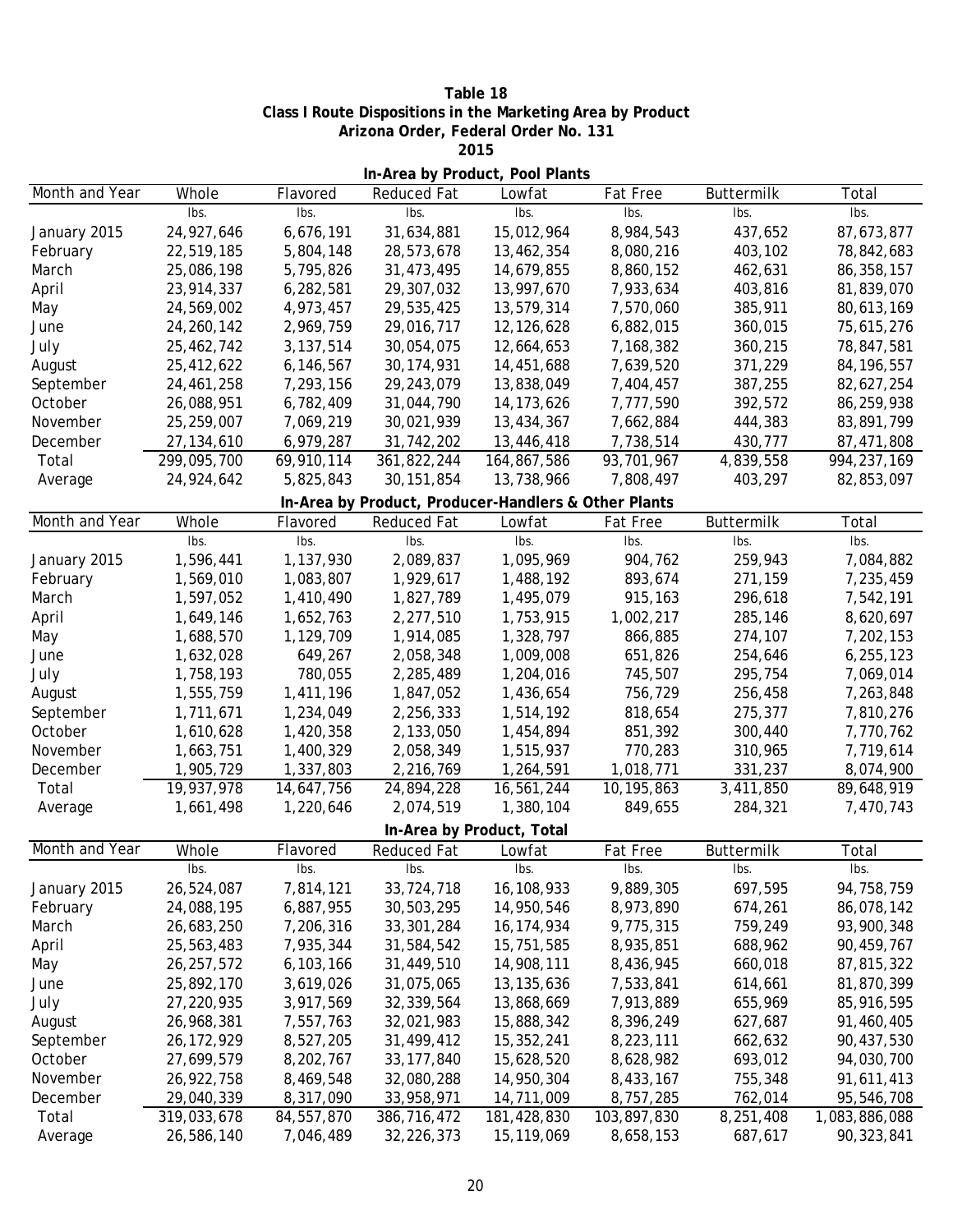

**Map A Producer Milk by County Arizona Order, Federal Order No. 131 May 2015**